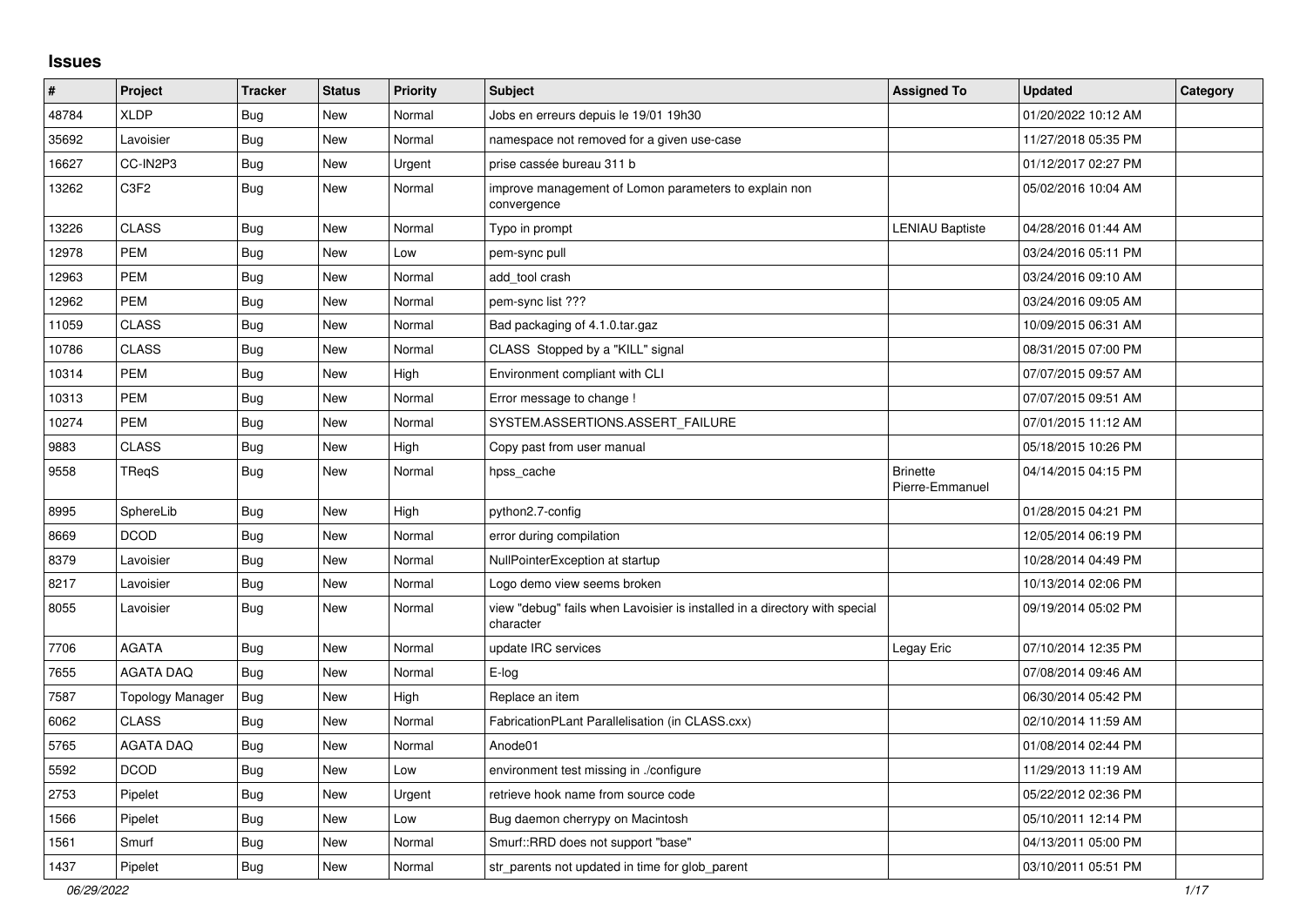| $\vert$ # | <b>Project</b> | <b>Tracker</b> | <b>Status</b> | <b>Priority</b> | <b>Subject</b>                                                                                                                   | <b>Assigned To</b>  | <b>Updated</b>      | Category |
|-----------|----------------|----------------|---------------|-----------------|----------------------------------------------------------------------------------------------------------------------------------|---------------------|---------------------|----------|
| 1003      | SphereLib      | <b>Bug</b>     | New           | Normal          | ps detection                                                                                                                     |                     | 10/15/2010 01:51 PM |          |
| 938       | SphereLib      | Bug            | New           | Low             | Construction icosahedron                                                                                                         |                     | 09/29/2010 11:32 AM |          |
| 714       | TReqS          | <b>Bug</b>     | New           | High            | Annuler un staging en cours                                                                                                      |                     | 03/24/2015 04:34 PM |          |
| 432       | Smurf          | <b>Bug</b>     | New           | High            | creation de fichiers vides                                                                                                       |                     | 04/23/2021 11:44 AM |          |
| 351       | RIsngCons      | <b>Bug</b>     | New           | Urgent          | Refresh only on action                                                                                                           | <b>Puel Mattieu</b> | 04/08/2016 04:07 PM |          |
| 48757     | LabInvent      | Feature        | New           | Immediate       | *** F - DIVERS TODO (à dispatcher)                                                                                               | Pallier Etienne     | 01/19/2022 04:12 PM |          |
| 47957     | LabInvent      | Feature        | New           | Normal          | *** F - ENTITY - Les GROUPES (de User ou Materiel) : Thématique,<br>Métier, Projet, Site (+ Pole ou Service ?)                   |                     | 12/13/2021 11:12 AM |          |
| 47951     | LabInvent      | Feature        | New           | Normal          | *** F - Etiquettes & Imprimantes                                                                                                 |                     | 11/30/2021 01:42 PM |          |
| 47932     | LabInvent      | Feature        | New           | Normal          | *** F - DOC (documentation)                                                                                                      |                     | 11/30/2021 01:10 PM |          |
| 47921     | LabInvent      | Feature        | New           | Immediate       | *** F - Framework CakePhp                                                                                                        |                     | 12/02/2021 04:45 PM |          |
| 47895     | LabInvent      | Feature        | New           | Normal          | *** F - ENTITY - Documents attachés (à Materiel ou Suivi)                                                                        |                     | 12/13/2021 11:09 AM |          |
| 47875     | LabInvent      | Feature        | New           | Urgent          | *** F - ENTITY GÉNÉRIQUE - Actions & Vues génériques (&<br>Refactorisation)                                                      |                     | 12/01/2021 11:21 AM |          |
| 47869     | LabInvent      | Feature        | <b>New</b>    | Normal          | *** F - Tests                                                                                                                    |                     | 12/06/2021 02:28 PM |          |
| 47866     | LabInvent      | Feature        | New           | Urgent          | *** F - Installation                                                                                                             |                     | 12/13/2021 11:08 AM |          |
| 47865     | LabInvent      | Feature        | New           | Normal          | *** F - Configuration générale                                                                                                   |                     | 12/13/2021 11:06 AM |          |
| 47864     | LabInvent      | Feature        | New           | Normal          | *** F - ENTITY - Autres                                                                                                          |                     | 11/30/2021 12:57 PM |          |
| 47863     | LabInvent      | Feature        | New           | High            | *** F - ENTITY - Users                                                                                                           |                     | 11/30/2021 03:43 PM |          |
| 47862     | LabInvent      | Feature        | New           | Normal          | *** F - ENTITY - Prets (de Materiel)                                                                                             |                     | 12/13/2021 11:10 AM |          |
| 47861     | LabInvent      | Feature        | New           | Urgent          | *** F - ENTITY - Suivis (de Materiel ou User)                                                                                    |                     | 12/13/2021 11:10 AM |          |
| 47860     | LabInvent      | Feature        | New           | Immediate       | *** F - ENTITY - Materiels                                                                                                       |                     | 01/19/2022 03:51 PM |          |
| 45485     | PyROS          | Feature        | New           | High            | **** D0 - GENERAL, ADMINISTRATIVE & TECHNICAL                                                                                    |                     | 03/16/2022 04:53 PM |          |
| 45484     | <b>PyROS</b>   | Feature        | New           | Normal          | **** D5 - Images management (L1-L2)                                                                                              |                     | 02/02/2022 02:36 PM |          |
| 45483     | PyROS          | Feature        | New           | High            | **** D4 - Images production (L0)                                                                                                 |                     | 03/16/2022 07:28 AM |          |
| 45482     | PyROS          | Feature        | New           | High            | **** D3 - Sequences submission & plannig                                                                                         |                     | 02/22/2022 03:01 PM |          |
| 45481     | PyROS          | Feature        | New           | Normal          | **** D2 - Users & Programs                                                                                                       |                     | 03/29/2022 09:17 AM |          |
| 45480     | PyROS          | Feature        | New           | High            | **** D1 - System Security & Control                                                                                              |                     | 06/28/2022 10:06 PM |          |
| 44721     | PyROS          | Feature        | New           | Normal          | *** GF4 - QUAL - Quality & Tests - High level tests (integration &<br>functional), plan tests, validation des exigences (qualif) |                     | 03/16/2022 04:55 PM |          |
| 44661     | PyROS          | Feature        | New           | Normal          | *** SF13 - IAF - Images Fetching (quicklook & download)                                                                          |                     | 03/15/2022 04:49 PM |          |
| 44659     | PyROS          | Feature        | New           | Normal          | *** GF3 - INFRA - Hardware, Operating System, Network, Security &<br>Safety                                                      |                     | 03/16/2022 04:51 PM |          |
| 44658     | PyROS          | Feature        | New           | High            | *** SF15 - SST - START&STOP - System Startup (launch), monitoring,<br>and Shutdown                                               |                     | 06/28/2022 10:06 PM |          |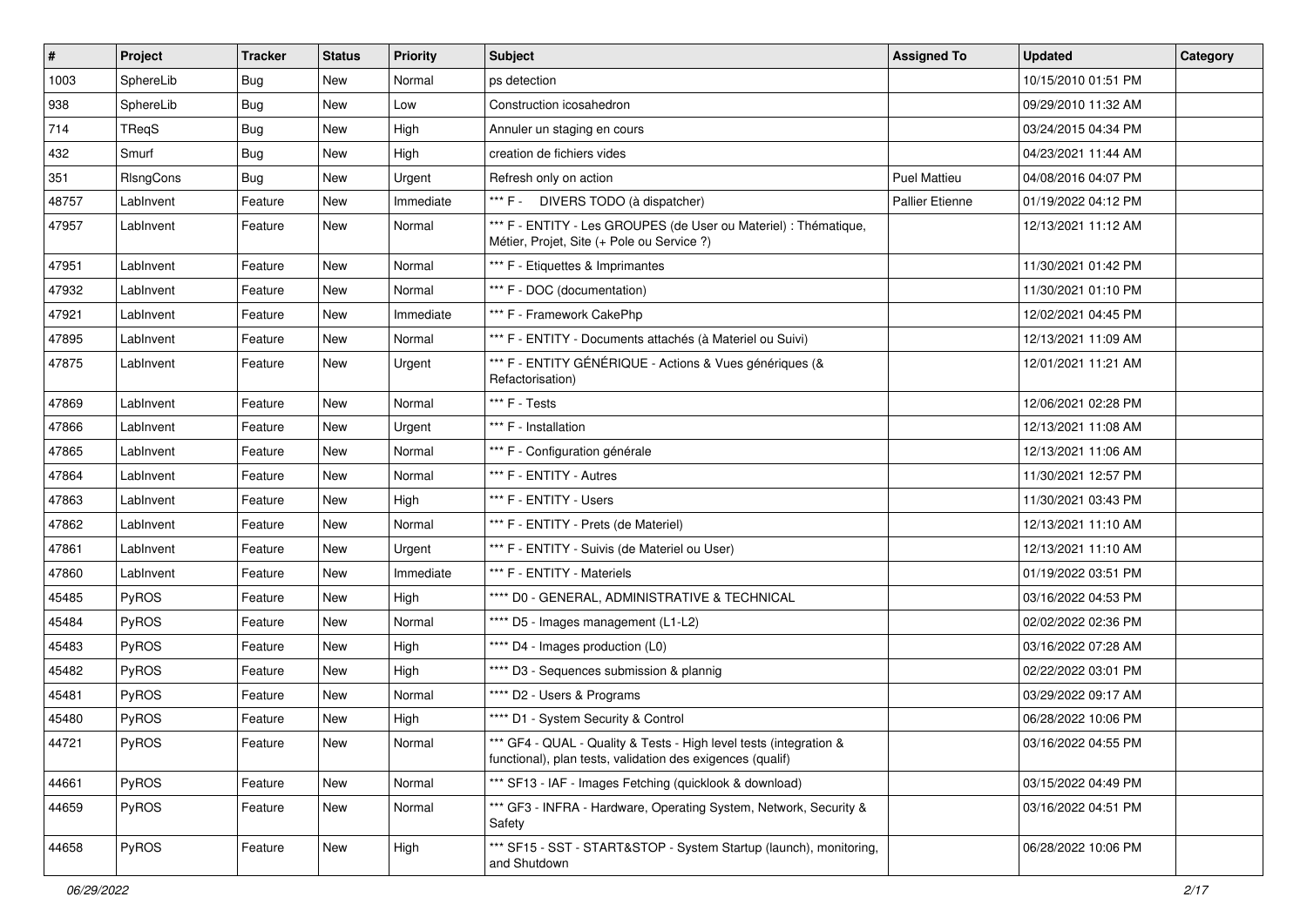| $\vert$ # | Project           | <b>Tracker</b> | <b>Status</b> | <b>Priority</b> | Subject                                                                                                                               | <b>Assigned To</b>       | <b>Updated</b>      | Category |
|-----------|-------------------|----------------|---------------|-----------------|---------------------------------------------------------------------------------------------------------------------------------------|--------------------------|---------------------|----------|
| 44584     | PyROS             | Feature        | New           | Normal          | *** SF10 - CAL - Calibration (Dark/Bias/Flat)                                                                                         |                          | 03/15/2022 04:48 PM |          |
| 44514     | PyROS             | Feature        | New           | Normal          | *** SF11 - IPC - Images Processing (Grenouille)                                                                                       | Klotz Alain              | 03/15/2022 04:44 PM |          |
| 44172     | <b>PyROS</b>      | Feature        | New           | High            | *** SF14 - OCF - Observatory Unit & Site Configuration                                                                                |                          | 01/29/2022 01:24 AM |          |
| 44165     | PyROS             | Feature        | New           | Normal          | *** SF16 - DSH - General monitoring : Dashboard (website)                                                                             |                          | 03/15/2022 11:26 PM |          |
| 44164     | PyROS             | Feature        | New           | Normal          | *** SF12 - IAN - Images Analysis (Triton)                                                                                             |                          | 03/15/2022 04:48 PM |          |
| 44163     | PyROS             | Feature        | New           | Normal          | *** SF09 - CMC - Command Control - Telescope & Instruments Control<br>& Monitoring (DeviceController, AgentDevice)                    |                          | 03/16/2022 07:28 AM |          |
| 44162     | PyROS             | Feature        | New           | High            | *** SF08 - EXE (SOX) - Observation Sequence (SO) eXecution                                                                            |                          | 03/15/2022 04:46 PM |          |
| 44161     | <b>PyROS</b>      | Feature        | New           | High            | *** SF04 - SPV - System Coordination & Supervision : Majordome<br>(Conducting) (head)                                                 |                          | 06/28/2022 09:58 PM |          |
| 44160     | PyROS             | Feature        | New           | Normal          | *** SF07 - PLN - Observation Sequences Planning & Scheduling                                                                          |                          | 03/15/2022 04:46 PM |          |
| 44159     | <b>PyROS</b>      | Feature        | New           | Normal          | *** SF03 - ENV - Environment Monitoring (int/ext, observatory &<br>weather)                                                           |                          | 05/05/2022 09:54 AM |          |
| 44158     | PyROS             | Feature        | New           | Normal          | *** SF06 - ALR - Alerts Management                                                                                                    |                          | 03/15/2022 04:46 PM |          |
| 44153     | PyROS             | Feature        | New           | Normal          | *** SF05 - SEQ - Observation Sequences Management                                                                                     | Koralewski Alexis        | 02/23/2022 10:45 AM |          |
| 44151     | <b>PyROS</b>      | Feature        | New           | High            | *** GF1 - PROJ - Project management, documentation, formation des<br>utilisateurs, interfaces, plan de justification de la définition |                          | 01/31/2022 11:32 AM |          |
| 44148     | PyROS             | Feature        | New           | High            | *** GF2 - INST - Config, Install, udpate, deploy (IRAP, CNES,<br>TAROT)                                                               |                          | 03/16/2022 07:27 AM |          |
| 37910     | Lavoisier         | Feature        | New           | High            | do not log AdaptorException when they are already sent to the user                                                                    |                          | 07/25/2019 09:41 AM |          |
| 37461     | Lavoisier         | Feature        | New           | Normal          | add support for jdk 11                                                                                                                |                          | 04/25/2019 01:53 PM |          |
| 37409     | TReqS             | Feature        | New           | Normal          | Statistiques sur les queues dans les logs                                                                                             |                          | 04/11/2019 01:40 PM |          |
| 34801     | Lavoisier         | Feature        | New           | Normal          | add support for attribute @if in element view/variable                                                                                |                          | 07/31/2018 12:57 PM |          |
| 31881     | Narval Standalone | Feature        | New           | Normal          | Logs de l'instance                                                                                                                    | Théo Le Guen             | 04/24/2018 03:59 PM |          |
| 12976     | <b>PEM</b>        | Feature        | New           | Low             | pem-sync co_pem                                                                                                                       |                          | 03/24/2016 05:00 PM |          |
| 12975     | <b>PEM</b>        | Feature        | New           | Normal          | pem-sync co_pem                                                                                                                       |                          | 03/24/2016 04:54 PM |          |
| 12974     | PEM               | Feature        | New           | Normal          | pem-sync cp_pem                                                                                                                       |                          | 03/24/2016 04:52 PM |          |
| 12961     | <b>PEM</b>        | Feature        | New           | Normal          | PEM version                                                                                                                           |                          | 03/24/2016 09:03 AM |          |
| 11484     | Lavoisier         | Feature        | New           | Low             | improve command "lavoisier-upgrade.sh"                                                                                                |                          | 04/10/2018 11:06 AM |          |
| 10871     | <b>CLASS</b>      | Feature        | New           | Normal          | Nominal Power                                                                                                                         |                          | 09/10/2015 05:27 PM |          |
| 10273     | PEM               | Feature        | New           | Normal          | Easier configuration process                                                                                                          |                          | 07/01/2015 11:11 AM |          |
| 10255     | <b>CLASS</b>      | Feature        | New           | Normal          | Take into account Load Factor Evolution                                                                                               | <b>MOUGINOT Baptiste</b> | 06/26/2015 11:33 AM |          |
| 10227     | <b>CLASS</b>      | Feature        | New           | Immediate       | MURE GUI                                                                                                                              | <b>MOUGINOT Baptiste</b> | 06/23/2015 01:36 PM |          |
| 9799      | Lavoisier         | Feature        | New           | Normal          | esxl function missing : add-duration                                                                                                  |                          | 04/30/2015 11:00 AM |          |
| 9790      | CLASS             | Feature        | New           | High            | neutron & y Spectrum calculation                                                                                                      |                          | 04/29/2015 12:15 PM |          |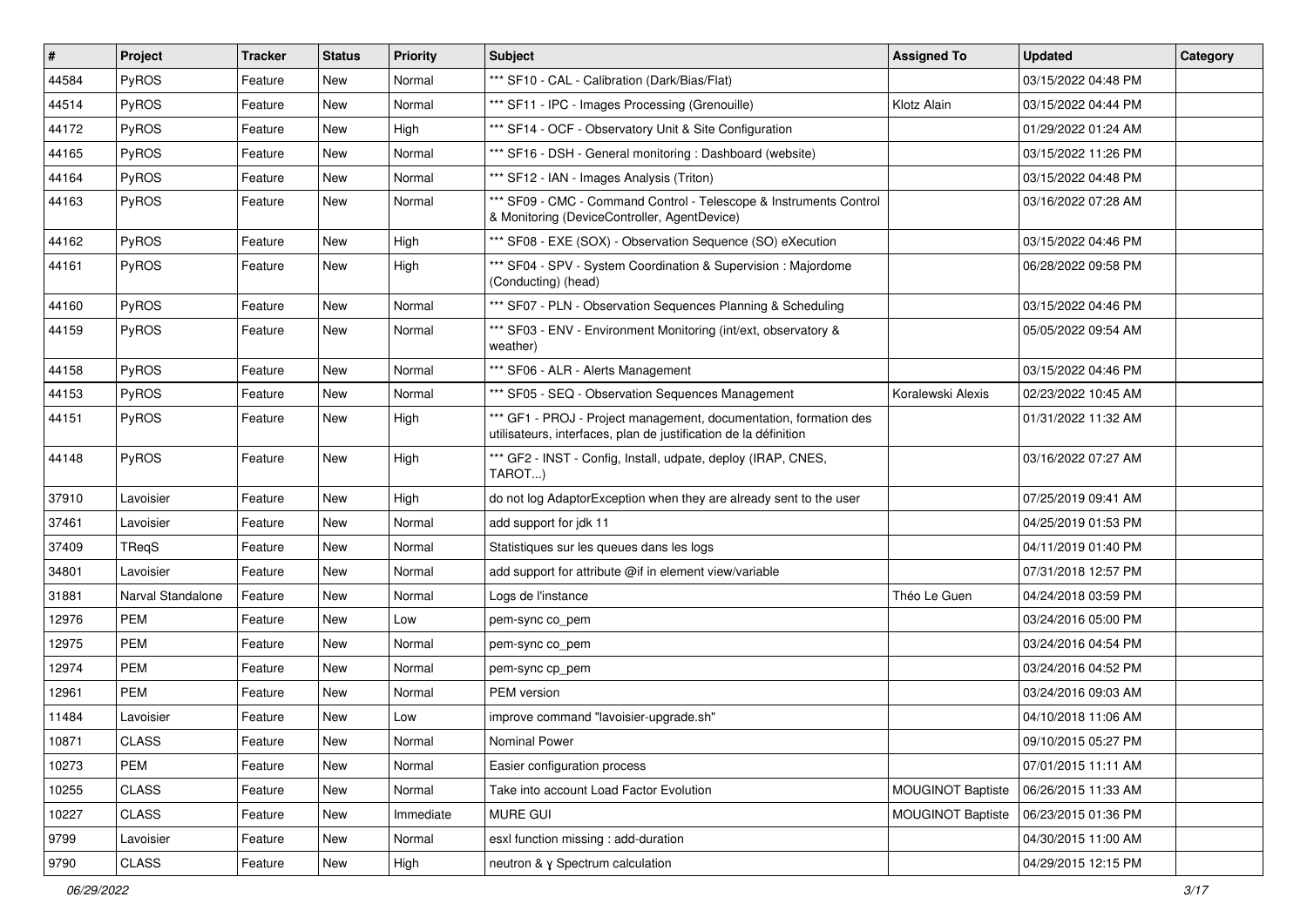| $\sharp$ | Project                              | <b>Tracker</b> | <b>Status</b> | <b>Priority</b> | Subject                                                                                   | <b>Assigned To</b>       | <b>Updated</b>      | Category |
|----------|--------------------------------------|----------------|---------------|-----------------|-------------------------------------------------------------------------------------------|--------------------------|---------------------|----------|
| 9789     | <b>CLASS</b>                         | Feature        | New           | Normal          | Multi Stream in EQM                                                                       |                          | 04/29/2015 12:12 PM |          |
| 9788     | <b>CLASS</b>                         | Feature        | New           | Normal          | Multi Stream in FabricationPlant                                                          |                          | 04/29/2015 12:10 PM |          |
| 9787     | <b>CLASS</b>                         | Feature        | New           | Normal          | Multi Stream in FabricationPlant/EQM                                                      |                          | 04/29/2015 12:10 PM |          |
| 9704     | Lavoisier                            | Feature        | New           | Normal          | add option --override to lavoisier-upgrade.sh                                             |                          | 04/15/2015 10:07 AM |          |
| 9534     | Pipelet                              | Feature        | New           | Normal          | logging of stdout and stderr                                                              |                          | 03/25/2015 02:31 PM |          |
| 8668     | <b>DCOD</b>                          | Feature        | New           | Normal          | filterdiff is missing                                                                     |                          | 12/05/2014 06:17 PM |          |
| 8667     | <b>DCOD</b>                          | Feature        | <b>New</b>    | Normal          | uuid missing                                                                              |                          | 12/05/2014 06:14 PM |          |
| 8369     | LC <sub>2</sub>                      | Feature        | New           | Normal          | Standardize by relying on GNU getopt instead of proprietary cmdline                       | Lafage Vincent           | 10/27/2014 07:06 PM |          |
| 8262     | Pipelet                              | Feature        | New           | Normal          | LocalRepository: recursive search of segment source script                                |                          | 10/19/2014 05:13 PM |          |
| 8132     | Lavoisier                            | Feature        | New           | Normal          | support attribute @first-child-attributes in <element></element>                          |                          | 09/30/2014 04:28 PM |          |
| 8099     | LC2                                  | Feature        | New           | High            | Add business rule forbidding empty CRT-DSP configuration (at least 1<br>manu per CRT DSP) | Lafage Vincent           | 10/27/2014 07:00 PM |          |
| 7811     | Lavoisier                            | Feature        | New           | Normal          | support server-side argument validation with XPath                                        |                          | 07/30/2014 05:05 PM |          |
| 7460     | Lavoisier                            | Feature        | New           | High            | support HTTP proxy                                                                        |                          | 02/17/2015 01:04 PM |          |
| 7385     | <b>CLASS</b>                         | Feature        | New           | High            | <b>GUI devellopment</b>                                                                   | <b>LENIAU Baptiste</b>   | 04/29/2015 12:15 PM |          |
| 7380     | <b>CLASS</b>                         | Feature        | New           | High            | ReactorFacility                                                                           | <b>LENIAU Baptiste</b>   | 06/11/2014 11:06 AM |          |
| 7379     | <b>CLASS</b>                         | Feature        | New           | Normal          | FrontEnd                                                                                  | <b>MOUGINOT Baptiste</b> | 06/11/2014 11:05 AM |          |
| 7037     | <b>Topology Manager</b>              | Feature        | New           | Normal          | Configuration file for TM                                                                 |                          | 04/30/2014 03:11 PM |          |
| 6748     | <b>CLASS</b>                         | Feature        | New           | Normal          | Charger un parc présimulé à partir du .root                                               |                          | 04/03/2014 11:36 AM |          |
| 5799     | <b>AGATA DAQ</b>                     | Feature        | <b>New</b>    | High            | ELOG not available from GSI guest network                                                 | Aubert Yann              | 01/15/2014 05:54 PM |          |
| 5757     | <b>Topology Manager</b>              | Feature        | New           | Low             | Topology manager- error detection in mezzanine                                            |                          | 01/07/2014 01:29 PM |          |
| 5751     | Electronic Control<br>and Monitoring | Feature        | New           | Low             | buildcfg with some error message                                                          |                          | 01/06/2014 05:43 PM |          |
| 5736     | <b>AGATA DAQ</b>                     | Feature        | New           | High            | Would like to have access to GSI printers                                                 | Aubert Yann              | 01/06/2014 09:22 AM |          |
| 5729     | <b>Topology Manager</b>              | Feature        | New           | Low             | Title in firefox                                                                          |                          | 01/03/2014 06:58 PM |          |
| 5726     | <b>Topology Manager</b>              | Feature        | New           | Normal          | Display                                                                                   |                          | 01/06/2014 09:21 AM |          |
| 5503     | <b>DCOD</b>                          | Feature        | New           | Low             | test ada 2012 in ./configure                                                              |                          | 11/13/2013 04:54 PM |          |
| 5377     | <b>CLASS</b>                         | Feature        | <b>New</b>    | Low             | enrichment factory                                                                        |                          | 10/21/2013 03:15 PM |          |
| 5376     | <b>CLASS</b>                         | Feature        | New           | Low             | Reactor batch creation                                                                    |                          | 10/21/2013 03:14 PM |          |
| 5350     | <b>CLASS</b>                         | Feature        | New           | Low             | Set some quality criteria on Pu when building a MOX fuel                                  |                          | 10/22/2013 11:50 AM |          |
| 5329     | <b>CLASS</b>                         | Feature        | New           | Low             | Power density                                                                             |                          | 10/14/2013 05:58 PM |          |
| 4937     | <b>DCOD</b>                          | Feature        | New           | Low             | Implement Hobbit/Zabbix scripts                                                           | Grave Xavier             | 08/27/2013 11:19 AM |          |
| 3992     | Pipelet                              | Feature        | New           | Low             | directory in data with specific color                                                     |                          | 02/20/2013 05:19 PM |          |
| 3043     | APCScheduler                         | Feature        | New           | Low             | option submit                                                                             | Colley Jean-Marc         | 03/10/2016 12:43 PM |          |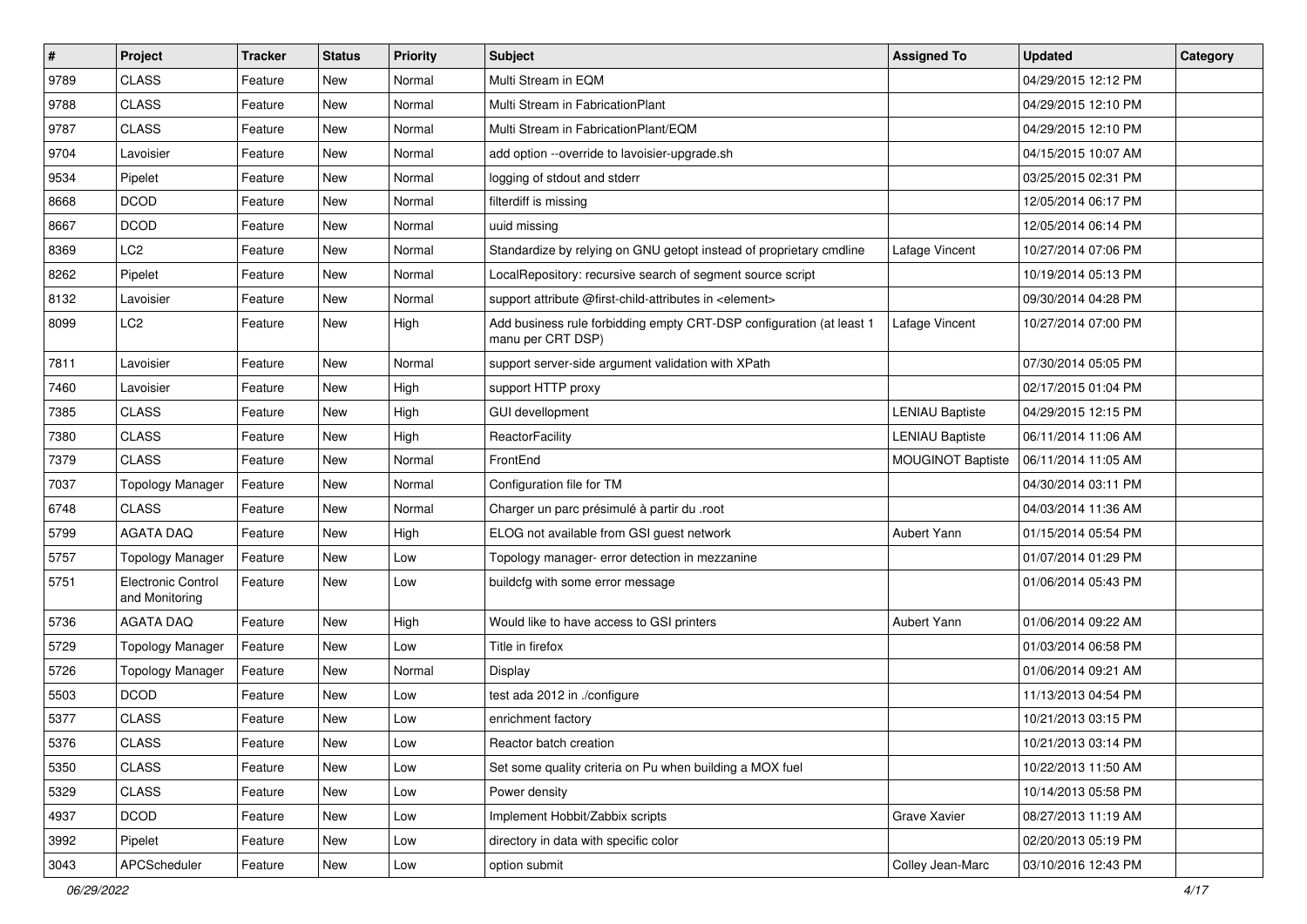| $\pmb{\#}$ | Project                 | <b>Tracker</b> | <b>Status</b> | <b>Priority</b> | Subject                                                        | <b>Assigned To</b>  | <b>Updated</b>      | Category |
|------------|-------------------------|----------------|---------------|-----------------|----------------------------------------------------------------|---------------------|---------------------|----------|
| 3039       | APCScheduler            | Feature        | New           | Normal          | création de tarball sans exécutable                            |                     | 07/31/2012 06:11 PM |          |
| 3022       | <b>AGATA DAQ</b>        | Feature        | New           | Low             | [ELOG] change the "From"                                       |                     | 07/26/2012 10:18 AM |          |
| 2118       | LC <sub>2</sub>         | Feature        | <b>New</b>    | Low             | Prepare the Command Line Interface of validator to parse rdRam | Lafage Vincent      | 10/20/2011 04:20 PM |          |
| 2112       | LC <sub>2</sub>         | Feature        | New           | Low             | Rorc lib                                                       |                     | 04/08/2013 06:11 PM |          |
| 2076       | LC <sub>2</sub>         | Feature        | <b>New</b>    | Low             | Finer grained report for boot Crocus script                    |                     | 10/11/2011 02:18 PM |          |
| 1299       | APCScheduler            | Feature        | New           | High            | Utilisation de python, numpy, scipy,                           | Colley Jean-Marc    | 02/10/2011 11:07 AM |          |
| 959        | SphereLib               | Feature        | <b>New</b>    | Low             | intégrer ginp                                                  |                     | 10/06/2010 11:30 AM |          |
| 890        | SphereLib               | Feature        | New           | Low             | spline with order $!=$ 3                                       |                     | 09/06/2010 03:08 PM |          |
| 755        | SphereLib               | Feature        | New           | Normal          | Parallélisation de cat2mask                                    |                     | 06/14/2010 04:34 PM |          |
| 754        | SphereLib               | Feature        | <b>New</b>    | Normal          | Parallélisation de la routine apodize_mask                     |                     | 06/14/2010 04:33 PM |          |
| 748        | Pipelet                 | Feature        | New           | Low             | Git and CVS repositories                                       | Le Jeune Maude      | 03/11/2011 11:41 AM |          |
| 631        | ftsmonitor              | Feature        | <b>New</b>    | Low             | History of a DN access                                         |                     | 10/22/2010 10:10 AM |          |
| 597        | Oval                    | Feature        | New           | Normal          | YAML comme langage de configuration ?                          |                     | 05/11/2010 01:36 PM |          |
| 520        | TRegS                   | Feature        | New           | Normal          | Communication entre Serveur et Client sans Base de données     |                     | 03/24/2015 04:37 PM |          |
| 517        | TReqS                   | Feature        | <b>New</b>    | Normal          | Outils d'administation pour Treqs                              |                     | 03/24/2015 04:29 PM |          |
| 516        | TReqS                   | Feature        | <b>New</b>    | Normal          | Désactiver des queues                                          |                     | 03/24/2015 04:24 PM |          |
| 500        | TReqS                   | Feature        | New           | Low             | Injecter les information d'opération vers COLLOS               |                     | 03/24/2015 04:29 PM |          |
| 425        | TReqS                   | Feature        | New           | Low             | Durée de vie des métadata                                      |                     | 03/24/2015 04:30 PM |          |
| 423        | TReqS                   | Feature        | <b>New</b>    | High            | Écrire une toolbox pour administration                         |                     | 03/24/2015 04:40 PM |          |
| 388        | TReqS                   | Feature        | <b>New</b>    | High            | Possibilités d'interactions avec le serveur TReqS              |                     | 03/24/2015 04:06 PM |          |
| 202        | Smurf                   | Feature        | New           | Low             | Smurf::DB::Getopt add fping to smelect                         |                     | 10/21/2009 04:46 PM |          |
| 187        | RIsngCons               | Feature        | New           | Low             | Abort limit/delete/ack                                         | <b>Puel Mattieu</b> | 10/07/2009 01:08 PM |          |
| 186        | RIsngCons               | Feature        | <b>New</b>    | Normal          | Flood limit                                                    | <b>Puel Mattieu</b> | 10/07/2009 01:07 PM |          |
| 93         | RIsngCons               | Feature        | New           | Low             | Touche pour forcer le renouvellement de cache                  |                     | 03/31/2009 10:16 AM |          |
| 87         | RIsngCons               | Feature        | <b>New</b>    | Low             | Limiter la taille du cache                                     |                     | 03/30/2009 03:32 PM |          |
| 86         | RIsngCons               | Feature        | New           | Low             | Tris dynamiques                                                |                     | 03/30/2009 03:31 PM |          |
| 36236      | IN2P3-Forge             | Support        | New           | High            | Synchronisation demandée pour un serveur Mercurial             |                     | 04/13/2021 09:07 AM |          |
| 35994      | IN2P3-Forge             | Support        | New           | Normal          | Synchronisation demandée pour un serveur Mercurial             |                     | 01/11/2019 03:10 PM |          |
| 16628      | CC-IN2P3                | Support        | New           | Normal          | Sèche cheveux dans le vestiaire                                |                     | 01/12/2017 02:37 PM |          |
| 10065      | CLASS                   | Support        | New           | Normal          | Multi-Threading in CLASS                                       |                     | 06/05/2015 11:30 AM |          |
| 9491       | JEM-EUSO                | Support        | New           | Normal          | I need to access also to AWG Euso balloon documents            |                     | 03/18/2015 03:36 PM |          |
| 7041       | <b>Topology Manager</b> | Support        | New           | Normal          | Sub repositories                                               |                     | 04/30/2014 03:52 PM |          |
| 5838       | AGATA DAQ               | Support        | New           | Normal          | /agatadisks                                                    | Aubert Yann         | 01/17/2014 06:07 PM |          |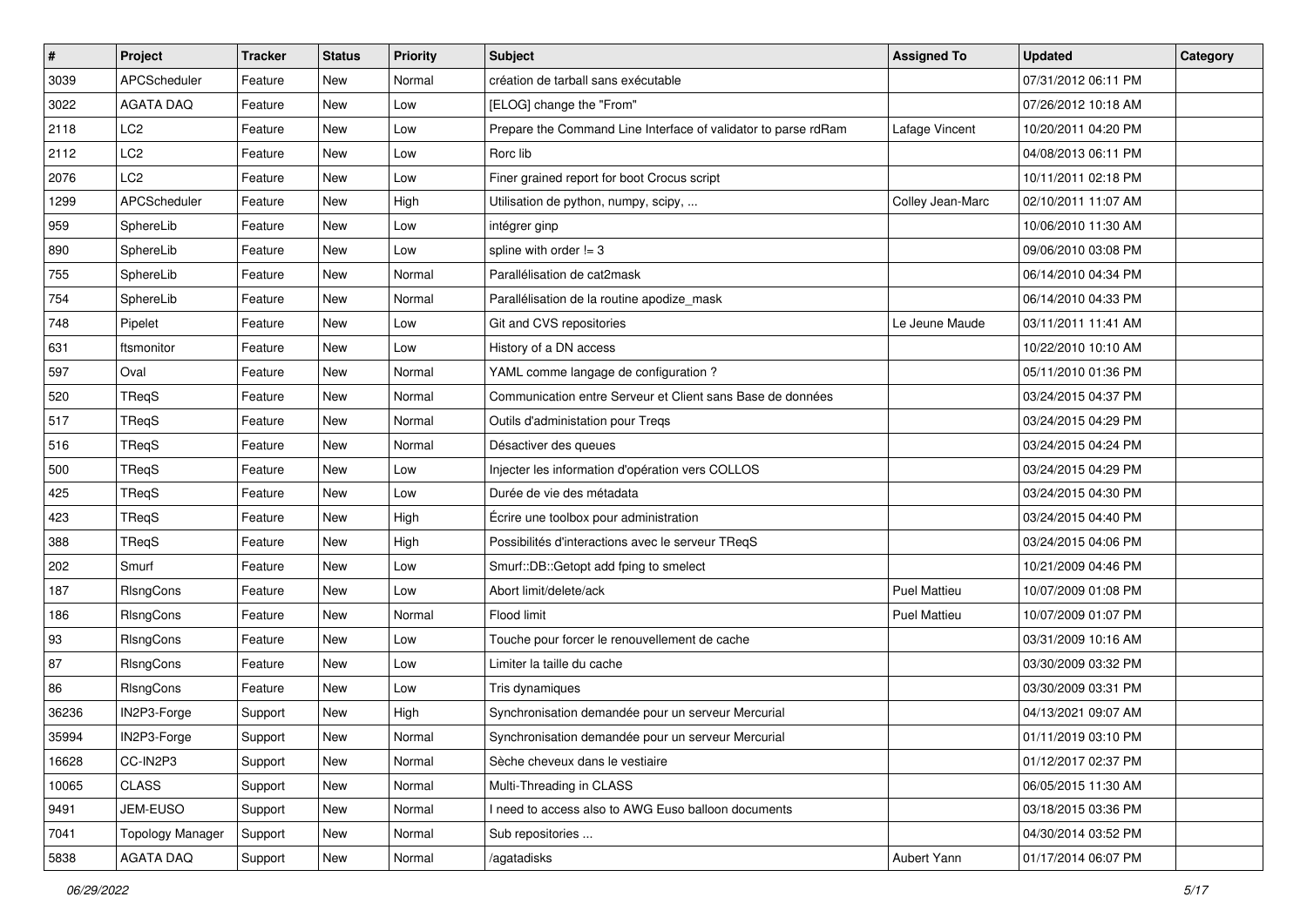| #     | Project                            | <b>Tracker</b> | <b>Status</b> | <b>Priority</b> | <b>Subject</b>                           | <b>Assigned To</b> | <b>Updated</b>      | Category |
|-------|------------------------------------|----------------|---------------|-----------------|------------------------------------------|--------------------|---------------------|----------|
| 5739  | <b>AGATA DAQ</b>                   | Support        | New           | Low             | visu1 out                                |                    | 01/04/2014 01:46 PM |          |
| 5684  | <b>AGATA DAQ</b>                   | Support        | New           | High            | Hard drive of anode                      | Aubert Yann        | 01/06/2014 09:24 AM |          |
| 2109  | <b>LPC Service</b><br>Informatique | Support        | New           | Low             | imprimantes                              | Jammes Fabrice     | 10/19/2011 10:12 AM |          |
| 49945 | <b>GRAND</b>                       | Task           | New           | Normal          | WP 11: improvement dating of events      | voisin vincent     | 03/22/2022 02:31 PM |          |
| 49944 | <b>GRAND</b>                       | Task           | New           | Normal          | WP 10.3: data analysis                   |                    | 03/18/2022 04:45 PM |          |
| 49943 | <b>GRAND</b>                       | Task           | New           | Normal          | WP 10.2: data taking                     |                    | 03/18/2022 04:45 PM |          |
| 49942 | <b>GRAND</b>                       | Task           | New           | Normal          | WP 10.1: deployment                      |                    | 03/18/2022 04:45 PM |          |
| 49941 | <b>GRAND</b>                       | Task           | New           | Normal          | WP 10: GP 300 setup                      |                    | 03/18/2022 04:45 PM |          |
| 49940 | <b>GRAND</b>                       | Task           | New           | Normal          | WP 9.5: data analysis                    |                    | 03/18/2022 03:35 PM |          |
| 49939 | <b>GRAND</b>                       | Task           | New           | Normal          | WP 9.4: data taking                      |                    | 06/23/2022 08:19 PM |          |
| 49938 | <b>GRAND</b>                       | Task           | New           | Normal          | WP 9.3: deployment commissioning         |                    | 03/18/2022 03:27 PM |          |
| 49937 | <b>GRAND</b>                       | Task           | New           | Normal          | WP 9.2: production detector adaptation   |                    | 03/18/2022 03:32 PM |          |
| 49936 | <b>GRAND</b>                       | Task           | New           | Normal          | WP 9.1: detector design adaptation       |                    | 03/21/2022 03:18 PM |          |
| 49935 | <b>GRAND</b>                       | Task           | New           | Normal          | WP 9: Nançay setup                       |                    | 03/18/2022 12:20 AM |          |
| 49934 | <b>GRAND</b>                       | Task           | New           | Normal          | WP 8.3: trigger evaluation               |                    | 03/21/2022 10:28 AM |          |
| 49933 | <b>GRAND</b>                       | Task           | New           | Normal          | WP 8.2: final reconstruction             |                    | 03/18/2022 04:39 PM |          |
| 49932 | <b>GRAND</b>                       | Task           | New           | Normal          | WP 8.1: SLT info definition              |                    | 03/18/2022 04:39 PM |          |
| 49931 | <b>GRAND</b>                       | Task           | New           | Normal          | WP 8: data reconstruction study          |                    | 03/21/2022 10:28 AM |          |
| 49930 | <b>GRAND</b>                       | Task           | New           | Normal          | WP 7: second level trigger (SLT)         |                    | 03/21/2022 10:28 AM |          |
| 49929 | <b>GRAND</b>                       | Task           | New           | Normal          | WP 6.4: frontend implementation          |                    | 04/14/2022 02:24 PM |          |
| 49928 | <b>GRAND</b>                       | Task           | New           | Normal          | WP 6.3: testbench                        |                    | 06/24/2022 12:58 PM |          |
| 49927 | <b>GRAND</b>                       | Task           | New           | Normal          | WP 6.2: analytical method                |                    | 06/24/2022 12:41 PM |          |
| 49926 | <b>GRAND</b>                       | Task           | New           | Normal          | WP 6.1: neuronal network method          |                    | 03/21/2022 01:40 PM |          |
| 49925 | <b>GRAND</b>                       | Task           | <b>New</b>    | Normal          | WP 6: first level trigger (FLT)          |                    | 03/21/2022 10:28 AM |          |
| 49924 | <b>GRAND</b>                       | Task           | New           | Normal          | WP 5.2: noise event selection            |                    | 03/18/2022 05:13 PM |          |
| 49923 | <b>GRAND</b>                       | Task           | New           | Normal          | WP 5.5: EAS selection                    |                    | 03/18/2022 05:13 PM |          |
| 49922 | <b>GRAND</b>                       | Task           | New           | Normal          | WP 5.4: reconstruction                   |                    | 03/18/2022 05:13 PM |          |
| 49921 | <b>GRAND</b>                       | Task           | New           | Normal          | WP 5.3: calibration                      |                    | 03/18/2022 05:13 PM |          |
| 49919 | GRAND                              | Task           | New           | Normal          | WP 5.1: data taking                      |                    | 03/18/2022 05:13 PM |          |
| 49918 | <b>GRAND</b>                       | Task           | New           | Normal          | WP 5: GP 13/100 experimental DB analysis |                    | 03/18/2022 05:13 PM |          |
| 49917 | GRAND                              | Task           | New           | Normal          | WP 4.2: validation                       |                    | 03/18/2022 03:08 PM |          |
| 49916 | GRAND                              | Task           | New           | Normal          | WP 4.1: production, storing & management |                    | 03/18/2022 03:06 PM |          |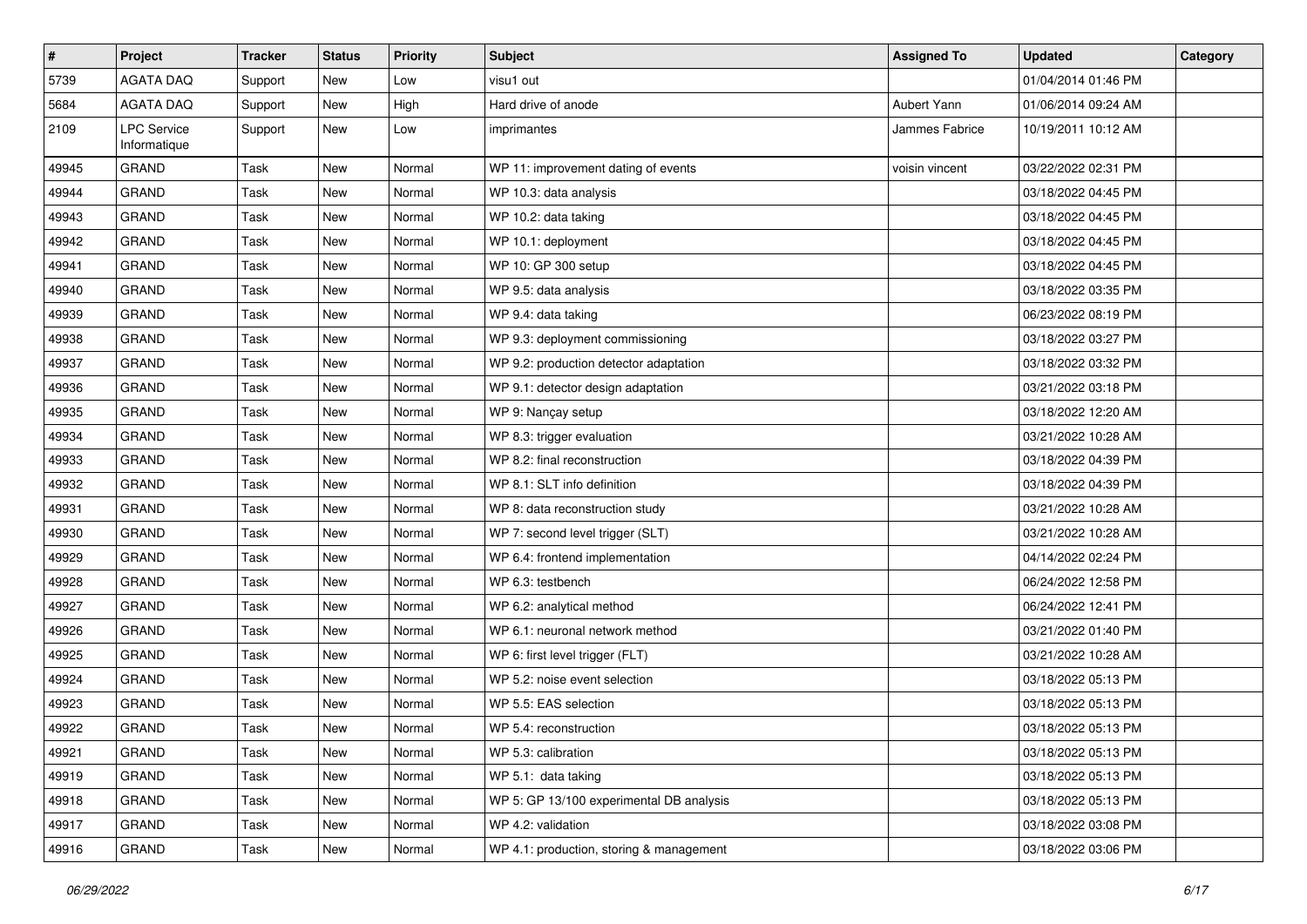| $\sharp$ | Project      | <b>Tracker</b> | <b>Status</b> | <b>Priority</b> | Subject                                                                                  | <b>Assigned To</b> | <b>Updated</b>      | Category |
|----------|--------------|----------------|---------------|-----------------|------------------------------------------------------------------------------------------|--------------------|---------------------|----------|
| 49915    | <b>GRAND</b> | <b>Task</b>    | New           | Normal          | WP 4: Creating GRAND simulation                                                          |                    | 03/18/2022 12:20 AM |          |
| 49914    | <b>GRAND</b> | Task           | New           | Normal          | WP 3.4: code distribution, software env.                                                 |                    | 06/24/2022 01:41 PM |          |
| 49912    | <b>GRAND</b> | Task           | New           | Normal          | WP 3.3: manage software infra : CI, quality, DB engine                                   |                    | 03/18/2022 03:03 PM |          |
| 49911    | <b>GRAND</b> | <b>Task</b>    | New           | Normal          | WP 3.2: calibration monotoring DB                                                        |                    | 03/18/2022 05:13 PM |          |
| 49910    | <b>GRAND</b> | <b>Task</b>    | New           | Normal          | WP 3.1: manage data event DB                                                             |                    | 06/24/2022 01:55 PM |          |
| 49909    | <b>GRAND</b> | Task           | New           | Normal          | WP 3: software infra and database                                                        |                    | 06/24/2022 01:48 PM |          |
| 49908    | <b>GRAND</b> | <b>Task</b>    | <b>New</b>    | Normal          | WP 1.3 : LPNHE WP coordination                                                           | Martineau Olivier  | 03/20/2022 05:35 PM |          |
| 49906    | <b>GRAND</b> | Task           | New           | Normal          | WP 1.1: finance                                                                          |                    | 03/18/2022 05:13 PM |          |
| 49905    | <b>GRAND</b> | Task           | New           | Normal          | WP 1: GRAND management                                                                   |                    | 03/18/2022 05:13 PM |          |
| 49904    | <b>GRAND</b> | Task           | New           | Normal          | WP 2.9: detector monotoring                                                              |                    | 03/18/2022 05:13 PM |          |
| 49903    | <b>GRAND</b> | Task           | New           | Normal          | WP 2.8: detector calibration                                                             |                    | 03/18/2022 05:13 PM |          |
| 49902    | <b>GRAND</b> | Task           | <b>New</b>    | Normal          | WP 2.7: code quality and documentation                                                   | Colley Jean-Marc   | 03/18/2022 05:13 PM |          |
| 49901    | <b>GRAND</b> | Task           | New           | Normal          | WP 2.6: common tools                                                                     |                    | 03/18/2022 05:13 PM |          |
| 49900    | <b>GRAND</b> | Task           | New           | Normal          | WP 2.5: reconstruction method                                                            |                    | 03/18/2022 02:57 PM |          |
| 49899    | <b>GRAND</b> | Task           | New           | Normal          | WP 2.4: antenna network simulation                                                       |                    | 06/24/2022 02:48 PM |          |
| 49898    | <b>GRAND</b> | Task           | <b>New</b>    | Normal          | WP 2.3: unit detector modeling and coding                                                |                    | 06/24/2022 02:11 PM |          |
| 49897    | <b>GRAND</b> | <b>Task</b>    | New           | Normal          | WP 2.2: input output format fie                                                          |                    | 03/18/2022 12:22 AM |          |
| 49896    | <b>GRAND</b> | Task           | New           | Normal          | WP 2.1: software architecture and optimization                                           |                    | 03/18/2022 05:13 PM |          |
| 49895    | <b>GRAND</b> | Task           | New           | Normal          | WP 2: GRANDLIB modelization and software                                                 |                    | 06/24/2022 02:48 PM |          |
| 49890    | PyROS        | <b>Task</b>    | New           | Normal          | Global Start & Stop (safe)                                                               |                    | 03/16/2022 04:52 PM |          |
| 49889    | PyROS        | Task           | New           | Normal          | Backup                                                                                   |                    | 03/16/2022 04:49 PM |          |
| 49888    | PyROS        | <b>Task</b>    | New           | Normal          | Firewall                                                                                 |                    | 03/16/2022 04:48 PM |          |
| 49887    | PyROS        | Task           | New           | Normal          | Hardware                                                                                 |                    | 03/16/2022 04:47 PM |          |
| 49886    | PyROS        | Task           | New           | Normal          | System watch (Nagios, )                                                                  |                    | 03/16/2022 04:47 PM |          |
| 49885    | PyROS        | Task           | New           | Normal          | Network                                                                                  |                    | 03/16/2022 04:46 PM |          |
| 49878    | PyROS        | Task           | New           | Normal          | SF02-SCP integration - Lancement auto de l'agent de gestion du SP<br>lifecycle           |                    | 06/28/2022 10:04 PM |          |
| 49876    | PyROS        | Task           | New           | Normal          | Guitastro integration                                                                    |                    | 03/16/2022 07:28 AM |          |
| 49875    | PyROS        | Task           | New           | Normal          | (classic) Installation Guitastro & dependencies                                          |                    | 03/16/2022 07:27 AM |          |
| 49874    | PyROS        | Task           | New           | Normal          | (docker) Installation Guitastro & dependencies                                           |                    | 06/28/2022 10:11 PM |          |
| 49872    | PyROS        | Task           | New           | Normal          | Restauration de la config par défaut                                                     |                    | 03/15/2022 11:10 PM |          |
| 49871    | PyROS        | Task           | New           | Normal          | Config par défaut (à définir)                                                            |                    | 03/15/2022 11:11 PM |          |
| 49870    | PyROS        | Task           | New           | Normal          | Config générale : logo, pagination, couleurs, options générales, options<br>par feature, |                    | 03/15/2022 11:11 PM |          |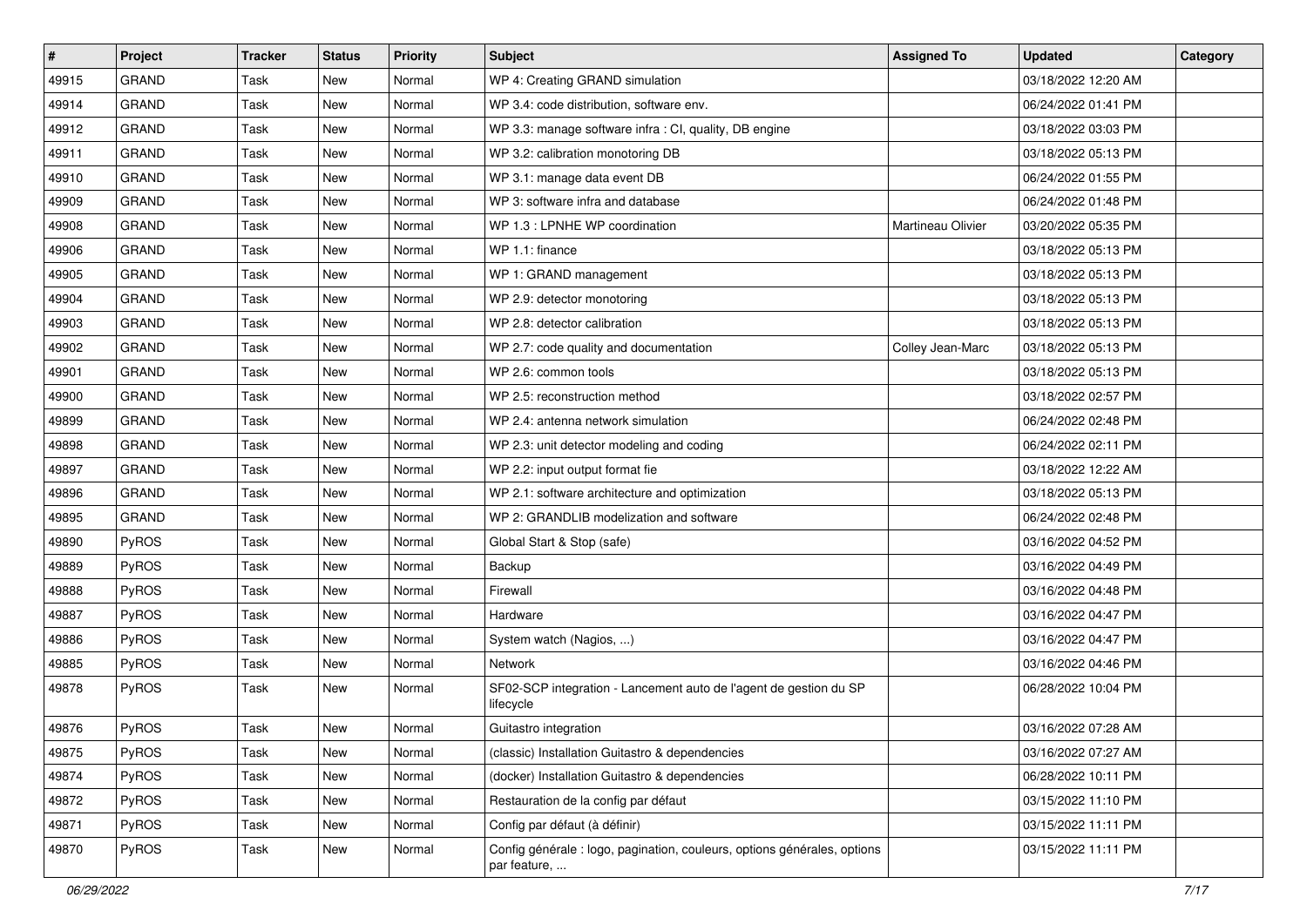| $\vert$ # | Project | <b>Tracker</b> | <b>Status</b> | <b>Priority</b> | <b>Subject</b>                                                                                                                        | <b>Assigned To</b> | <b>Updated</b>      | Category |
|-----------|---------|----------------|---------------|-----------------|---------------------------------------------------------------------------------------------------------------------------------------|--------------------|---------------------|----------|
| 49543     | PyROS   | Task           | <b>New</b>    | Normal          | Users View (list & 1)                                                                                                                 |                    | 02/23/2022 06:06 PM |          |
| 49541     | PyROS   | Task           | New           | Normal          | API REST (scripting du website via script pyros_api.py)                                                                               | Koralewski Alexis  | 03/15/2022 11:26 PM |          |
| 49478     | PyROS   | Task           | <b>New</b>    | Normal          | Test                                                                                                                                  | Koralewski Alexis  | 02/22/2022 12:25 PM |          |
| 49253     | PyROS   | Task           | New           | Normal          | READ 1 & list                                                                                                                         |                    | 02/21/2022 03:21 PM |          |
| 49252     | PyROS   | Task           | New           | Normal          | <b>WEB FORM</b>                                                                                                                       |                    | 02/17/2022 01:59 PM |          |
| 49251     | PyROS   | Task           | New           | Normal          | Test                                                                                                                                  | Koralewski Alexis  | 02/22/2022 02:59 PM |          |
| 49250     | PyROS   | Task           | <b>New</b>    | Normal          | <b>CREATE/UPDATE Sequence</b>                                                                                                         |                    | 02/23/2022 12:02 PM |          |
| 49247     | PyROS   | Task           | <b>New</b>    | Normal          | State diagram (doc)                                                                                                                   |                    | 02/03/2022 09:34 AM |          |
| 49246     | PyROS   | Task           | New           | Normal          | Sequence Lifecycle (status)                                                                                                           |                    | 02/03/2022 09:34 AM |          |
| 49227     | PyROS   | Task           | <b>New</b>    | Normal          | Corrections cosmétiques (de pixels)                                                                                                   | Klotz Alain        | 02/02/2022 02:19 PM |          |
| 49224     | PyROS   | Task           | New           | Normal          | Choisir le bias, le flat, et le dark (en fn des metadata)                                                                             | Klotz Alain        | 02/02/2022 02:19 PM |          |
| 49217     | PyROS   | Task           | <b>New</b>    | Normal          | 5 - (L2) Critères de qualité d'image (+ json QUAL)                                                                                    | Klotz Alain        | 02/02/2022 02:37 PM |          |
| 49216     | PyROS   | Task           | New           | Normal          | 4 - (L1c) - Combinaison d'images                                                                                                      | Klotz Alain        | 02/02/2022 02:36 PM |          |
| 49210     | PyROS   | Task           | <b>New</b>    | Normal          | <b>CONFIGURATION GENERALE</b>                                                                                                         |                    | 03/15/2022 11:11 PM |          |
| 49162     | PyROS   | Task           | New           | Normal          | Check sequence validity                                                                                                               | Klotz Alain        | 02/03/2022 10:23 AM |          |
| 49157     | PyROS   | Task           | <b>New</b>    | Normal          | Super Super Agent qui surveille l'ensemble des super agents sur<br>chaque noeud (?)                                                   |                    | 01/31/2022 12:12 PM |          |
| 49156     | PyROS   | Task           | <b>New</b>    | Normal          | Super Agent qui démarre et stoppe les autres agents, et surveille leur<br>bonne santé (les relance si besoin) => sur chaque noeud (?) |                    | 01/31/2022 12:12 PM |          |
| 49155     | PyROS   | Task           | <b>New</b>    | Normal          | Architecture décentralisée en plusieurs noeuds (communication via BD)                                                                 |                    | 01/31/2022 12:09 PM |          |
| 49152     | PyROS   | Task           | New           | Normal          | RUN/EXEC - Start & Stop software (et Agents)                                                                                          |                    | 05/24/2022 02:55 PM |          |
| 49151     | PyROS   | Task           | <b>New</b>    | Normal          | Script central (pyros.py)                                                                                                             |                    | 01/31/2022 11:36 AM |          |
| 49149     | PyROS   | Task           | New           | High            | SCRIPT RUN (PYROS/pyros.py) (uniquement pour la partie execution)                                                                     |                    | 05/24/2022 02:55 PM |          |
| 49137     | PyROS   | Task           | <b>New</b>    | Normal          | Integration Guitastro lib                                                                                                             | Klotz Alain        | 02/02/2022 03:27 PM |          |
| 49136     | PyROS   | Task           | New           | Normal          | GF04-SECU - Logging integration                                                                                                       |                    | 01/29/2022 12:54 AM |          |
| 49135     | PyROS   | Task           | <b>New</b>    | Normal          | SF15-SST integration                                                                                                                  |                    | 01/29/2022 12:48 AM |          |
| 49134     | PyROS   | Task           | New           | Normal          | SF14-OBC integration                                                                                                                  |                    | 01/29/2022 12:52 AM |          |
| 49133     | PyROS   | Task           | <b>New</b>    | Normal          | SF13-IAF integration                                                                                                                  |                    | 01/29/2022 12:47 AM |          |
| 49132     | PyROS   | Task           | New           | Normal          | SF12-IAN integration                                                                                                                  |                    | 01/29/2022 12:48 AM |          |
| 49131     | PyROS   | Task           | New           | Normal          | SF11-IPC integration                                                                                                                  |                    | 01/29/2022 12:46 AM |          |
| 49130     | PyROS   | Task           | New           | Normal          | SF10-CAL integration                                                                                                                  |                    | 01/29/2022 12:46 AM |          |
| 49129     | PyROS   | Task           | New           | Normal          | SF09-CMC integration                                                                                                                  |                    | 01/29/2022 12:46 AM |          |
| 49128     | PyROS   | Task           | New           | Normal          | SF08-EXE integration                                                                                                                  |                    | 01/29/2022 12:45 AM |          |
| 49127     | PyROS   | Task           | New           | Normal          | SF07-PLN integration                                                                                                                  |                    | 01/29/2022 12:45 AM |          |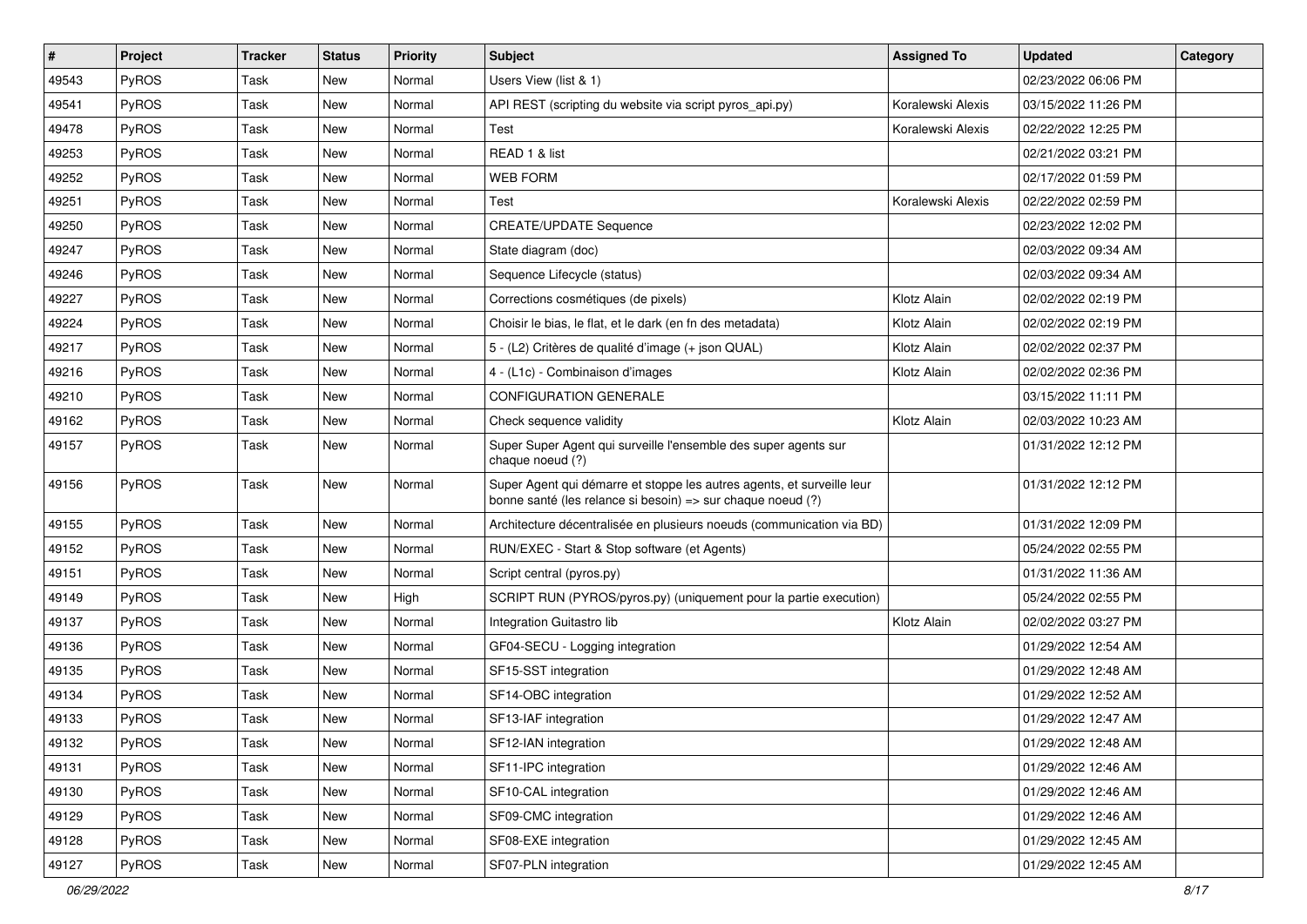| #     | Project      | <b>Tracker</b> | <b>Status</b> | <b>Priority</b> | <b>Subject</b>                                                                                   | <b>Assigned To</b>     | <b>Updated</b>      | Category |
|-------|--------------|----------------|---------------|-----------------|--------------------------------------------------------------------------------------------------|------------------------|---------------------|----------|
| 49126 | PyROS        | <b>Task</b>    | <b>New</b>    | Normal          | SF06-ALR integration                                                                             |                        | 01/29/2022 12:45 AM |          |
| 49125 | PyROS        | Task           | New           | Normal          | SF05-SEQ integration                                                                             |                        | 03/15/2022 11:03 PM |          |
| 49124 | PyROS        | Task           | <b>New</b>    | Normal          | SF04-SPV integration                                                                             |                        | 01/29/2022 12:44 AM |          |
| 49123 | PyROS        | <b>Task</b>    | New           | Normal          | SF03-ENV integration                                                                             |                        | 01/29/2022 12:50 AM |          |
| 49122 | PyROS        | Task           | New           | Normal          | SF02-SCP integration                                                                             |                        | 01/29/2022 12:50 AM |          |
| 49121 | PyROS        | Task           | New           | Normal          | SF01-USR integration                                                                             |                        | 01/29/2022 12:50 AM |          |
| 49120 | <b>PyROS</b> | Task           | <b>New</b>    | Normal          | General Design (structure, design, responsive, CSS)                                              |                        | 01/29/2022 12:50 AM |          |
| 48758 | LabInvent    | Task           | New           | Immediate       | Modifs demandées par C. Feugeade le 18/1/22                                                      | <b>Pallier Etienne</b> | 01/19/2022 04:22 PM |          |
| 48307 | PyROS        | Task           | New           | Normal          | Send, Receive, and Process Commands (Agent <= > Agent)                                           |                        | 12/14/2021 02:57 PM |          |
| 48290 | PyROS        | Task           | New           | Normal          | Auto mode                                                                                        |                        | 12/14/2021 12:35 PM |          |
| 48289 | <b>PyROS</b> | Task           | New           | Normal          | Entity (AgentDevice class)                                                                       |                        | 12/14/2021 12:32 PM |          |
| 48288 | PyROS        | Task           | <b>New</b>    | Normal          | Entity (DeviceController class)                                                                  |                        | 12/14/2021 12:31 PM |          |
| 48287 | PyROS        | Task           | New           | Normal          | cRuD (only Read & Delete) - View (& Kill) currently running Agents                               |                        | 12/14/2021 12:26 PM |          |
| 48286 | PyROS        | Task           | <b>New</b>    | Normal          | Lancement auto et gestion des éventuels AgentDevices associés                                    |                        | 12/14/2021 12:22 PM |          |
| 48285 | PyROS        | Task           | New           | Normal          | Lancement auto et gestion du DeviceController associé                                            |                        | 12/14/2021 12:22 PM |          |
| 48284 | <b>PyROS</b> | Task           | New           | Normal          | Lancement auto et gestion des Components associés (qui sont aussi<br>des DeviceController)       |                        | 12/14/2021 12:20 PM |          |
| 48280 | PyROS        | Task           | <b>New</b>    | Normal          | Agent dérivé de l'Agent général (ex: AgentA, AgentB, AgentC, ou<br>AgentM pour le envmonitoring) |                        | 12/14/2021 03:00 PM |          |
| 48279 | PyROS        | Task           | <b>New</b>    | Normal          | General LOGGING (fichiers texte, écran en mode debug)                                            |                        | 03/16/2022 04:45 PM |          |
| 48278 | PyROS        | Task           | New           | High            | AGENT général (dont dépendent tous les agents et AgentDevices)                                   |                        | 01/29/2022 01:05 AM |          |
| 48276 | PyROS        | Task           | <b>New</b>    | Normal          | Scripts d'installation docker                                                                    |                        | 12/14/2021 11:44 AM |          |
| 48275 | PyROS        | Task           | New           | Normal          | version PROD TNC Nouvelle Calédonie - instance docker de<br>production sur site final            |                        | 12/14/2021 11:42 AM |          |
| 48274 | PyROS        | Task           | New           | Normal          | version TEST TNC France - instance docker de test en France                                      |                        | 12/14/2021 11:42 AM |          |
| 48273 | PyROS        | Task           | New           | Normal          | version DEV guitalens - instance docker sur serveur guitalens                                    |                        | 12/14/2021 11:46 AM |          |
| 48271 | PyROS        | Task           | New           | High            | CLASSIC installation (with venv)                                                                 |                        | 03/16/2022 07:27 AM |          |
| 48270 | PyROS        | Task           | <b>New</b>    | Normal          | SCRIPT INSTALL/UPDATE (PYROS/pyros.py) (uniquement pour la<br>partie install & update)           |                        | 02/23/2022 05:57 PM |          |
| 48223 | LabInvent    | Task           | New           | Normal          | instance perso (docker)                                                                          |                        | 12/13/2021 11:08 AM |          |
| 48222 | LabInvent    | Task           | New           | Normal          | (NEW func) Gérer Suivi d'un User                                                                 |                        | 12/13/2021 10:39 AM |          |
| 48005 | LabInvent    | Task           | New           | Normal          | <b>Bugfix toutes les Deprecated Errors</b>                                                       |                        | 12/06/2021 02:37 PM |          |
| 47966 | LabInvent    | Task           | New           | Normal          | Ajouter test Commande (avec devis joint)                                                         |                        | 11/30/2021 04:17 PM |          |
| 47962 | LabInvent    | Task           | New           | Urgent          | (IRAP only) re-install inventirap avec php7                                                      |                        | 11/30/2021 03:17 PM |          |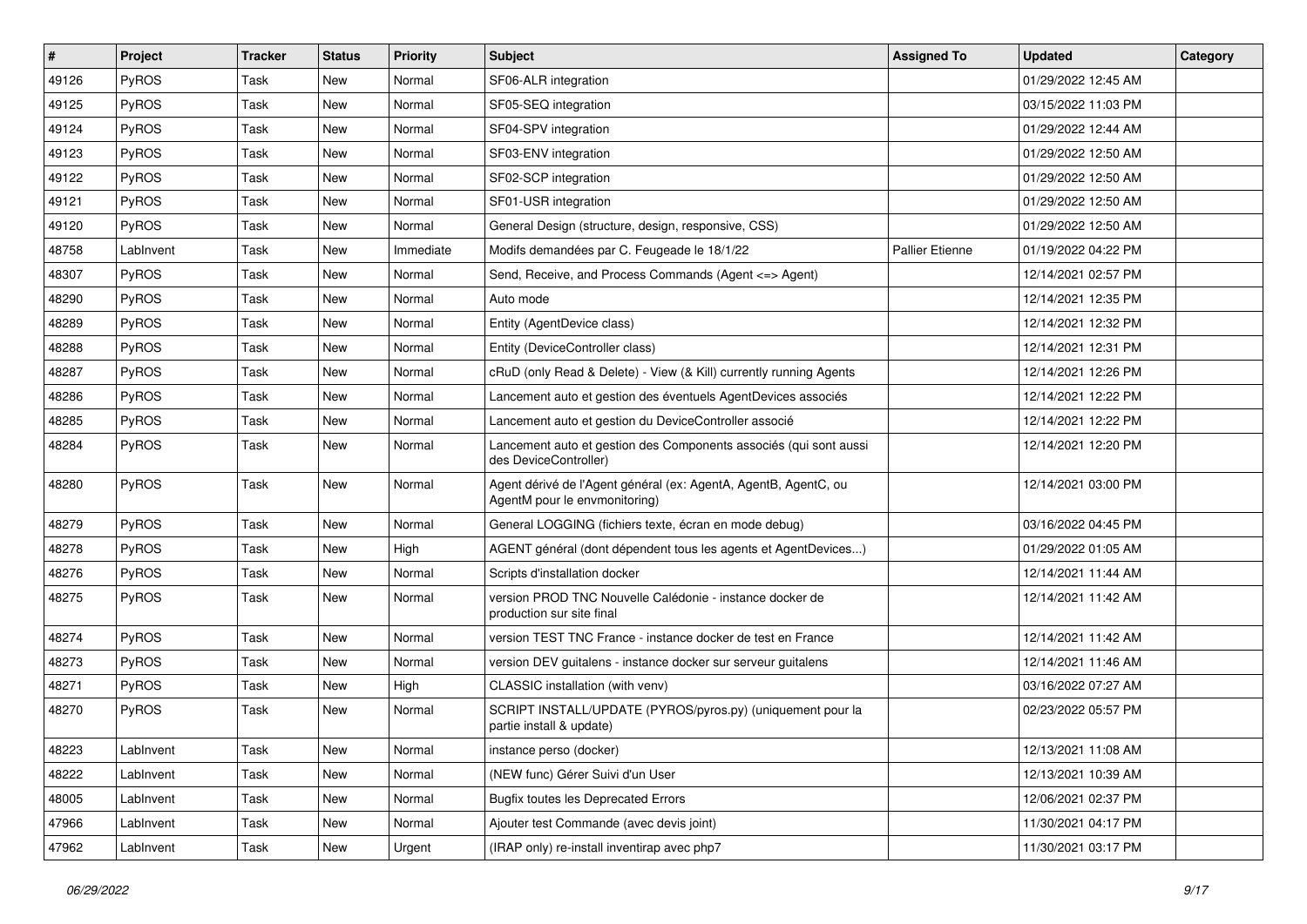| $\vert$ # | Project   | <b>Tracker</b> | <b>Status</b> | <b>Priority</b> | Subject                                                                                   | <b>Assigned To</b> | <b>Updated</b>      | Category |
|-----------|-----------|----------------|---------------|-----------------|-------------------------------------------------------------------------------------------|--------------------|---------------------|----------|
| 47960     | LabInvent | Task           | New           | Immediate       | <b>CHAMPS</b>                                                                             |                    | 01/19/2022 03:51 PM |          |
| 47959     | LabInvent | Task           | New           | Normal          | *** F - ENTITY - Fournisseurs                                                             |                    | 11/30/2021 12:57 PM |          |
| 47958     | LabInvent | Task           | New           | Normal          | delete (generic)                                                                          |                    | 11/30/2021 12:47 PM |          |
| 47954     | LabInvent | Task           | New           | Normal          | 1 - CREATED                                                                               |                    | 11/30/2021 01:27 PM |          |
| 47953     | LabInvent | Task           | New           | Normal          | 2a - TOBEORDERED (optionnel)                                                              |                    | 11/30/2021 01:27 PM |          |
| 47952     | LabInvent | Task           | New           | High            | Ecran d'accueil à restructurer                                                            |                    | 11/30/2021 03:43 PM |          |
| 47950     | LabInvent | Task           | <b>New</b>    | Normal          | DB complète à mettre à jour                                                               |                    | 11/30/2021 12:26 PM |          |
| 47947     | LabInvent | Task           | <b>New</b>    | High            | docker only                                                                               |                    | 12/13/2021 11:07 AM |          |
| 47946     | LabInvent | Task           | New           | Normal          | classic only                                                                              |                    | 12/03/2021 09:50 AM |          |
| 47945     | LabInvent | Task           | <b>New</b>    | Normal          | <b>ALL</b>                                                                                |                    | 11/30/2021 12:23 PM |          |
| 47942     | LabInvent | Task           | New           | High            | index (generic)                                                                           |                    | 11/30/2021 03:48 PM |          |
| 47937     | LabInvent | Task           | <b>New</b>    | High            | Read (index & view) (generic ?)                                                           |                    | 11/30/2021 03:48 PM |          |
| 47936     | LabInvent | Task           | New           | High            | 3-4 - TBO & ARCHIVED                                                                      |                    | 11/30/2021 03:43 PM |          |
| 47935     | LabInvent | Task           | <b>New</b>    | Normal          | 2b - VALIDATED                                                                            |                    | 11/30/2021 01:27 PM |          |
| 47934     | LabInvent | Task           | New           | High            | LIFECYCLE (Status) : CREATED => (TBO) => VALIDATED => TBA =><br><b>ARCHIVED</b>           |                    | 11/30/2021 03:43 PM |          |
| 47930     | LabInvent | Task           | <b>New</b>    | Normal          | *** F - ENTITY - QrCode                                                                   |                    | 11/30/2021 01:26 PM |          |
| 47927     | LabInvent | Task           | <b>New</b>    | High            | A gérer via fichier conf YAML                                                             |                    | 11/30/2021 03:47 PM |          |
| 47926     | LabInvent | Task           | <b>New</b>    | High            | Instance DEMO docker - à installer sur hyp2 puis sur VM pweb3                             |                    | 12/13/2021 11:07 AM |          |
| 47925     | LabInvent | Task           | <b>New</b>    | Normal          | (après cakephp v4) Passer à Php 8                                                         |                    | 11/30/2021 11:48 AM |          |
| 47924     | LabInvent | Task           | New           | Normal          | (après 3.9) Passer à v4                                                                   |                    | 11/30/2021 11:48 AM |          |
| 47922     | LabInvent | Task           | <b>New</b>    | Immediate       | Passer directement à v3.LAST (3.10.1)                                                     |                    | 12/02/2021 04:45 PM |          |
| 47914     | LabInvent | Task           | <b>New</b>    | High            | index (generic)                                                                           |                    | 11/30/2021 03:50 PM |          |
| 47913     | LabInvent | Task           | New           | Normal          | ROLES (profils)                                                                           |                    | 11/30/2021 01:39 PM |          |
| 47912     | LabInvent | Task           | <b>New</b>    | High            | (VUE) Elements et Helper                                                                  |                    | 11/30/2021 03:51 PM |          |
| 47911     | LabInvent | Task           | New           | Normal          | Create/Update (add edit generic)                                                          |                    | 11/30/2021 11:04 AM |          |
| 47907     | LabInvent | Task           | New           | Normal          | *** F - Config YAML (champs materiels) : champs obligatoires,<br>recommandés, ou readonly |                    | 11/30/2021 01:25 PM |          |
| 47906     | LabInvent | Task           | New           | Urgent          | Champs virtuels                                                                           |                    | 11/30/2021 03:50 PM |          |
| 47905     | LabInvent | Task           | New           | Urgent          | Read (index & view) (generic)                                                             |                    | 12/01/2021 11:21 AM |          |
| 47903     | LabInvent | Task           | New           | Urgent          | Rappels automatiques pour les suivis récurrents (périodiques)                             |                    | 12/01/2021 11:17 AM |          |
| 47901     | LabInvent | Task           | New           | Urgent          | Read (view & index)                                                                       |                    | 12/01/2021 11:17 AM |          |
| 47899     | LabInvent | Task           | New           | Urgent          | view (generic)                                                                            |                    | 12/01/2021 11:21 AM |          |
| 47897     | LabInvent | Task           | New           | High            | *** F - Stats (Users)                                                                     |                    | 11/30/2021 03:48 PM |          |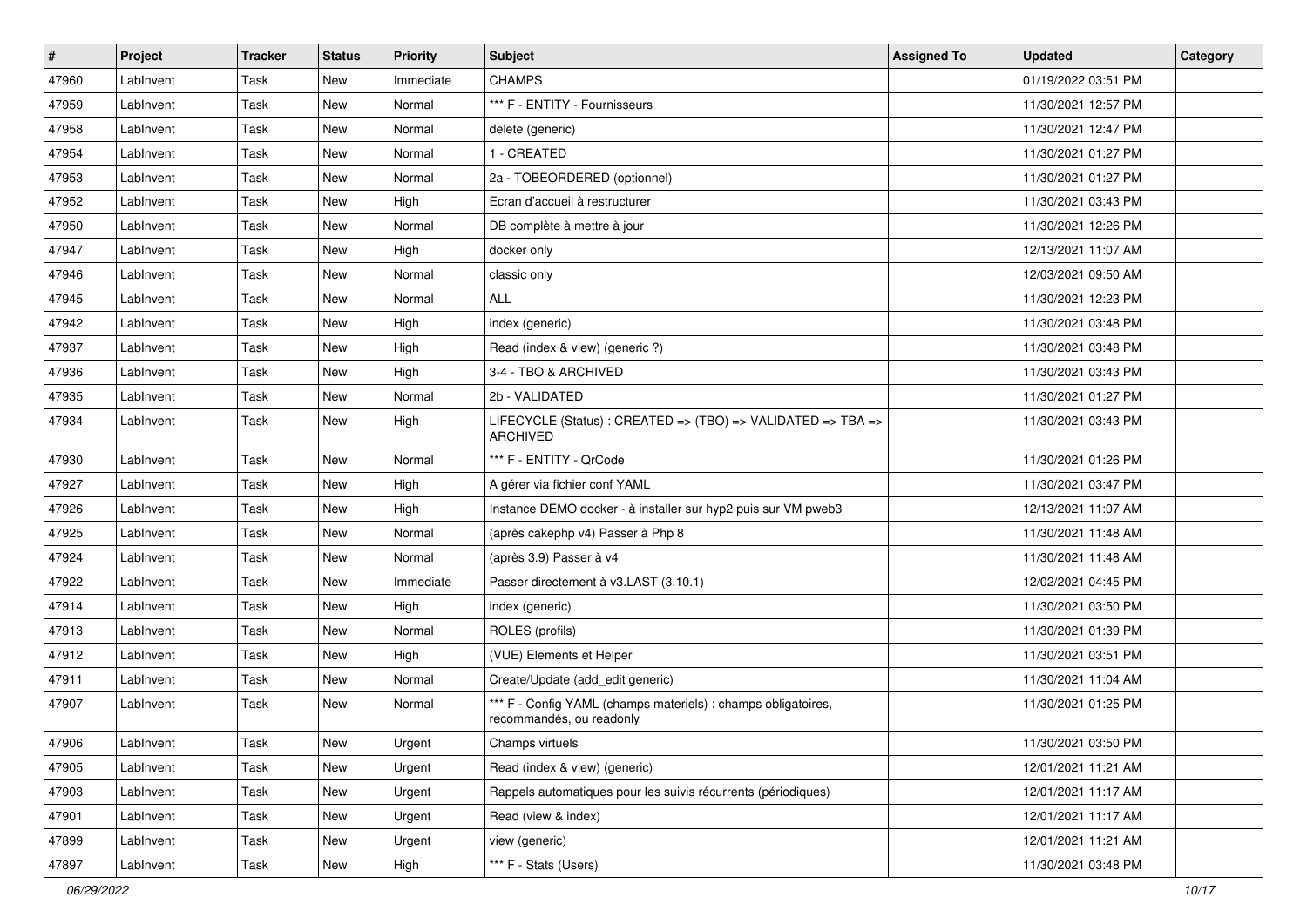| $\sharp$ | Project      | <b>Tracker</b> | <b>Status</b> | <b>Priority</b> | <b>Subject</b>                                                | <b>Assigned To</b> | <b>Updated</b>      | Category |
|----------|--------------|----------------|---------------|-----------------|---------------------------------------------------------------|--------------------|---------------------|----------|
| 47893    | LabInvent    | Task           | New           | Normal          | Views                                                         |                    | 11/30/2021 01:21 PM |          |
| 47890    | LabInvent    | Task           | New           | High            | Commander (demande achat)                                     |                    | 01/19/2022 03:48 PM |          |
| 47889    | LabInvent    | Task           | New           | Normal          | Changer statut - setStatusTo*()                               |                    | 11/30/2021 01:19 PM |          |
| 47886    | LabInvent    | Task           | New           | Urgent          | Notifications                                                 |                    | 11/30/2021 03:45 PM |          |
| 47885    | LabInvent    | Task           | New           | Normal          | filtrage (voir formulaire index)                              |                    | 11/30/2021 01:30 PM |          |
| 47884    | LabInvent    | Task           | New           | High            | partitionnement par Site (besoin IP2I/LMA)                    |                    | 11/30/2021 03:43 PM |          |
| 47883    | LabInvent    | Task           | <b>New</b>    | Normal          | formulaire de recherche multi-critères                        |                    | 11/30/2021 01:30 PM |          |
| 47882    | LabInvent    | Task           | New           | High            | Delete - delete                                               |                    | 11/30/2021 03:42 PM |          |
| 47881    | LabInvent    | Task           | New           | High            | Read - view                                                   |                    | 11/30/2021 03:42 PM |          |
| 47880    | LabInvent    | Task           | New           | Normal          | Read - index                                                  |                    | 11/30/2021 01:16 PM |          |
| 47879    | LabInvent    | Task           | New           | High            | Create/Update - add edit                                      |                    | 11/30/2021 03:42 PM |          |
| 47878    | LabInvent    | Task           | <b>New</b>    | High            | Autres                                                        |                    | 11/30/2021 03:44 PM |          |
| 47877    | LabInvent    | Task           | New           | High            | find (search)                                                 |                    | 11/30/2021 03:43 PM |          |
| 47876    | LabInvent    | Task           | <b>New</b>    | High            | CRUD                                                          |                    | 11/30/2021 03:42 PM |          |
| 47874    | LabInvent    | Task           | New           | Urgent          | <b>Stats</b>                                                  |                    | 11/30/2021 03:44 PM |          |
| 47873    | LabInvent    | Task           | New           | Normal          | Model (Entity & Table)                                        |                    | 12/01/2021 09:37 AM |          |
| 47872    | LabInvent    | Task           | <b>New</b>    | High            | Actions & Vues                                                |                    | 11/30/2021 03:42 PM |          |
| 47871    | LabInvent    | Task           | New           | Normal          | Autorisations                                                 |                    | 11/30/2021 01:29 PM |          |
| 47870    | LabInvent    | Task           | New           | Normal          | Tests (Materiels)                                             |                    | 11/30/2021 03:38 PM |          |
| 47868    | LabInvent    | Task           | New           | Normal          | *** F - Super Entité (AppController, AppTable)                |                    | 11/30/2021 01:34 PM |          |
| 47867    | LabInvent    | Task           | New           | High            | *** F - Autorisations (Users)                                 |                    | 11/30/2021 03:47 PM |          |
| 47447    | PyROS        | Task           | New           | Normal          | (F05) ACTIONS (CRUD), VIEWS, and AUTHORIZATIONS               |                    | 02/23/2022 10:45 AM |          |
| 47446    | PyROS        | Task           | New           | Normal          | <b>DOSSIER SSI</b>                                            |                    | 10/11/2021 11:32 AM |          |
| 47445    | PyROS        | Task           | New           | Normal          | CAHIER DE RECETTE (NC)                                        |                    | 10/11/2021 11:31 AM |          |
| 47444    | PyROS        | Task           | New           | Normal          | MANUELS UTILISATION, INSTALLATION, ET MAINTENANCE             |                    | 10/11/2021 11:31 AM |          |
| 47443    | PyROS        | Task           | New           | Normal          | RAPPORT DES TESTS & VALIDATIONS (application du plan de test) |                    | 10/11/2021 11:31 AM |          |
| 47442    | PyROS        | Task           | <b>New</b>    | Normal          | PLAN DE TESTS ET DE VALIDATIONS                               |                    | 10/11/2021 11:33 AM |          |
| 47441    | PyROS        | Task           | New           | Normal          | DOSSIER DE DÉFINITION                                         |                    | 10/11/2021 11:32 AM |          |
| 47440    | <b>PyROS</b> | Task           | New           | Normal          | <b>LIVRABLES</b>                                              |                    | 10/11/2021 11:29 AM |          |
| 47439    | PyROS        | Task           | New           | Normal          | PA et PK CNES                                                 |                    | 01/31/2022 11:29 AM |          |
| 47438    | PyROS        | Task           | New           | Normal          | PK5 (2023-06) - Doc LIVRABLES (et Présentations)              |                    | 10/11/2021 11:26 AM |          |
| 47437    | PyROS        | Task           | New           | Normal          | PA4.1 (2023-05) - Présentations et Rapport Avancement         |                    | 10/11/2021 11:25 AM |          |
| 47436    | PyROS        | Task           | New           | Normal          | PK4 (2023-02) - Doc LIVRABLES (et Présentations)              |                    | 10/11/2021 11:23 AM |          |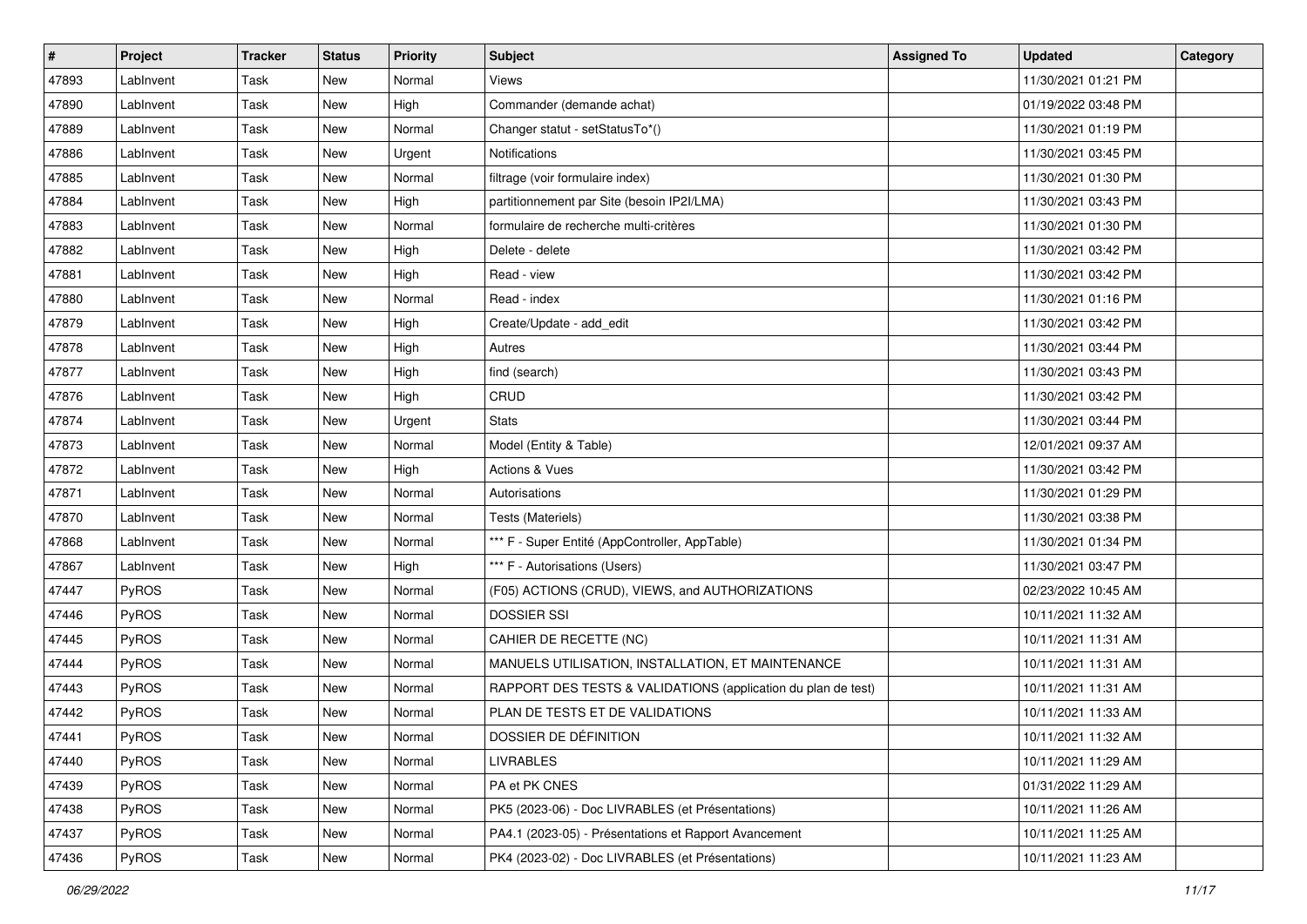| #     | Project      | <b>Tracker</b> | <b>Status</b> | <b>Priority</b> | <b>Subject</b>                                                                              | <b>Assigned To</b> | <b>Updated</b>      | Category |
|-------|--------------|----------------|---------------|-----------------|---------------------------------------------------------------------------------------------|--------------------|---------------------|----------|
| 47435 | PyROS        | <b>Task</b>    | New           | Normal          | PA3.2 (2023-02) - Présentations et Rapport Avancement                                       |                    | 10/11/2021 11:22 AM |          |
| 47433 | <b>PyROS</b> | <b>Task</b>    | <b>New</b>    | Normal          | PA3.1 (2023-01) - Présentations et Rapport Avancement                                       |                    | 10/11/2021 11:22 AM |          |
| 47432 | PyROS        | Task           | New           | Normal          | PK3 (2023-01) - Doc LIVRABLES (et Présentations)                                            |                    | 10/11/2021 11:20 AM |          |
| 47431 | PyROS        | <b>Task</b>    | New           | Normal          | PA2.2 (2022-10) - Présentations et Rapport Avancement                                       |                    | 10/11/2021 11:19 AM |          |
| 47430 | PyROS        | <b>Task</b>    | New           | Normal          | PA2.1 (2022-08) - Présentations et Rapport Avancement                                       |                    | 10/11/2021 11:18 AM |          |
| 47428 | PyROS        | Task           | New           | Normal          | PK2 (2022-06) - Présentations + RA + Doc LIVRABLES                                          |                    | 01/31/2022 11:34 AM |          |
| 47419 | PyROS        | Task           | <b>New</b>    | Normal          | F16 FUNCTIONAL Tests                                                                        |                    | 10/11/2021 10:11 AM |          |
| 47418 | PyROS        | Task           | New           | Normal          | F15 FUNCTIONAL Tests                                                                        |                    | 10/11/2021 10:11 AM |          |
| 47416 | PyROS        | Task           | <b>New</b>    | Normal          | F13 FUNCTIONAL Tests                                                                        |                    | 10/11/2021 10:11 AM |          |
| 47415 | PyROS        | <b>Task</b>    | New           | Normal          | F12 FUNCTIONAL Tests                                                                        |                    | 10/11/2021 10:11 AM |          |
| 47414 | <b>PyROS</b> | Task           | New           | Normal          | F11 FUNCTIONAL Tests                                                                        |                    | 10/11/2021 10:10 AM |          |
| 47413 | PyROS        | <b>Task</b>    | New           | Normal          | F10 FUNCTIONAL Tests                                                                        |                    | 10/11/2021 10:10 AM |          |
| 47411 | PyROS        | Task           | New           | Normal          | <b>F08 FUNCTIONAL Tests</b>                                                                 |                    | 10/11/2021 10:10 AM |          |
| 47410 | PyROS        | Task           | New           | Normal          | <b>F07 FUNCTIONAL Tests</b>                                                                 |                    | 10/11/2021 10:10 AM |          |
| 47409 | PyROS        | Task           | New           | Normal          | F06 FUNCTIONAL Tests                                                                        |                    | 10/11/2021 10:10 AM |          |
| 47403 | PyROS        | Task           | New           | Normal          | HIGH LEVEL FUNCTION TESTS - Transversal functionalities TESTs<br>involving several features |                    | 10/11/2021 10:08 AM |          |
| 47402 | PyROS        | <b>Task</b>    | <b>New</b>    | Normal          | INTEGRATION TESTS - FEATURES integration tests with each other                              |                    | 10/11/2021 10:07 AM |          |
| 47401 | PyROS        | Task           | New           | Normal          | FUNCTIONAL TESTS - Each FEATURE functional tests                                            |                    | 10/11/2021 11:42 AM |          |
| 47393 | PyROS        | <b>Task</b>    | <b>New</b>    | Normal          | Device Config file (cf F14)                                                                 |                    | 12/14/2021 12:33 PM |          |
| 47392 | PyROS        | <b>Task</b>    | New           | Normal          | Device Commands Grammar (Generic & Native)                                                  |                    | 12/14/2021 12:32 PM |          |
| 47391 | PyROS        | <b>Task</b>    | New           | Normal          | Device Simulator (DeviceSimulator)                                                          |                    | 12/14/2021 12:32 PM |          |
| 47390 | PyROS        | Task           | New           | Normal          | Device Agent (AgentDevice) (de type Agent)                                                  |                    | 12/14/2021 12:32 PM |          |
| 47389 | PyROS        | Task           | New           | Normal          | Device Controller (DeviceController)                                                        |                    | 12/14/2021 12:29 PM |          |
| 47388 | PyROS        | <b>Task</b>    | New           | High            | (F14) ENTITIES - definition & implementation - CONFIG FILES                                 |                    | 01/29/2022 01:25 AM |          |
| 47387 | PyROS        | <b>Task</b>    | New           | Normal          | (F14) CRUD config                                                                           |                    | 01/29/2022 01:24 AM |          |
| 47386 | PyROS        | Task           | New           | Normal          | (F03) Initial data (fixture)                                                                |                    | 12/15/2021 07:32 AM |          |
| 47375 | PyROS        | Task           | New           | Normal          | Association quota SP                                                                        |                    | 10/11/2021 10:37 AM |          |
| 46790 | PyROS        | Task           | New           | Normal          | F16 - EXIGENCES satisfaites (+ tests mis à jour)                                            |                    | 09/14/2021 02:47 PM |          |
| 46789 | PyROS        | Task           | New           | Normal          | F15 - EXIGENCES satisfaites (+ tests mis à jour)                                            |                    | 09/14/2021 02:47 PM |          |
| 46788 | PyROS        | Task           | New           | Normal          | (F14) EXIGENCES satisfaites (+ tests mis à jour)                                            |                    | 01/29/2022 01:24 AM |          |
| 46787 | PyROS        | Task           | New           | Normal          | (F09) REQUIREMENTS validated (+ tests udpated)                                              |                    | 12/14/2021 12:18 PM |          |
| 46786 | PyROS        | Task           | New           | Normal          | F08 - EXIGENCES satisfaites (+ tests mis à jour)                                            |                    | 09/14/2021 02:45 PM |          |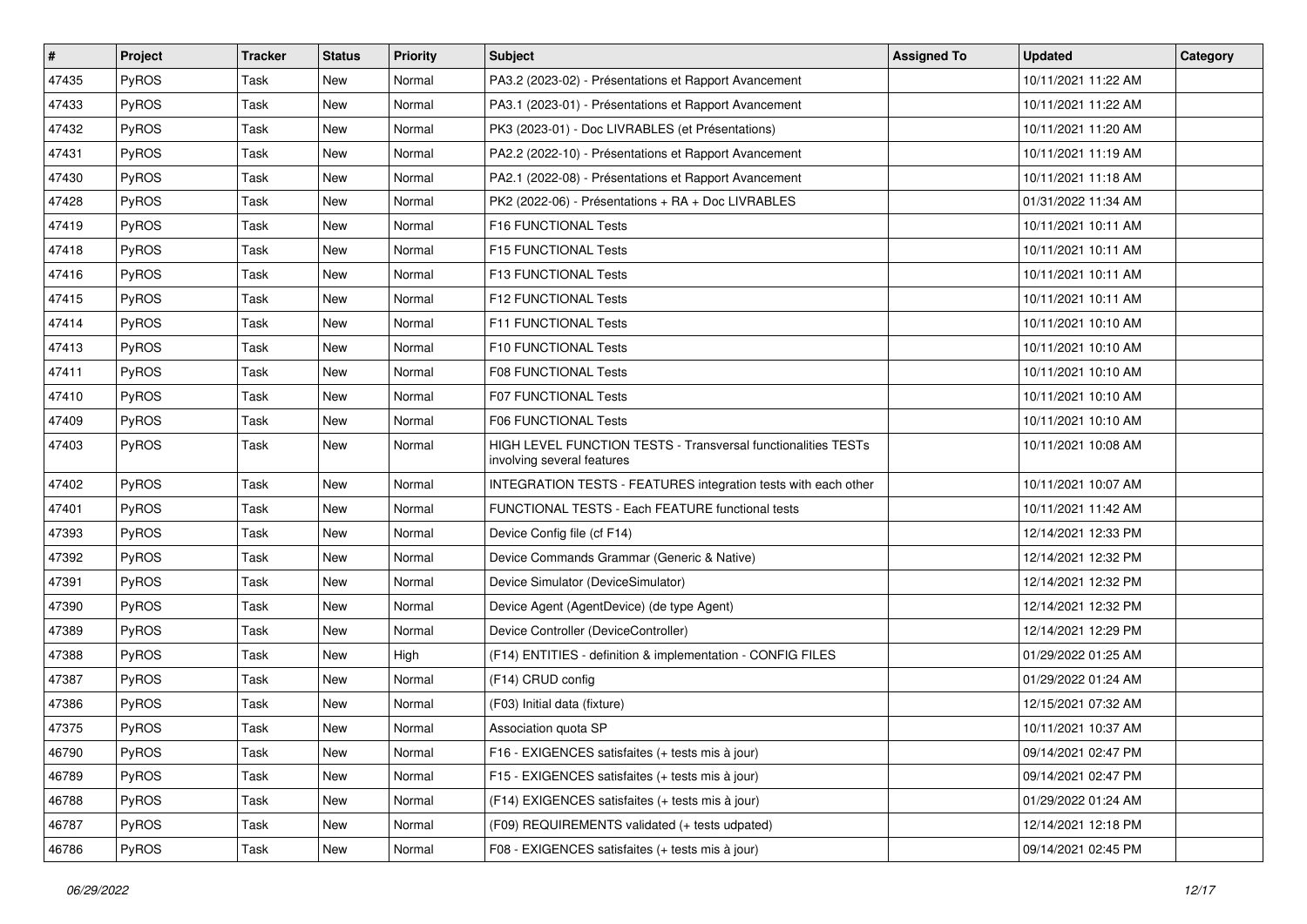| #     | Project      | <b>Tracker</b> | <b>Status</b> | <b>Priority</b> | <b>Subject</b>                                                                              | <b>Assigned To</b> | <b>Updated</b>      | Category |
|-------|--------------|----------------|---------------|-----------------|---------------------------------------------------------------------------------------------|--------------------|---------------------|----------|
| 46785 | PyROS        | <b>Task</b>    | New           | Normal          | F07 - EXIGENCES satisfaites (+ tests mis à jour)                                            |                    | 09/14/2021 02:44 PM |          |
| 46783 | PyROS        | <b>Task</b>    | New           | Normal          | F04 - EXIGENCES satisfaites (+ tests mis à jour)                                            |                    | 09/14/2021 02:43 PM |          |
| 46782 | <b>PyROS</b> | Task           | New           | Normal          | F03 - EXIGENCES satisfaites (+ tests mis à jour)                                            |                    | 09/14/2021 02:43 PM |          |
| 46781 | PyROS        | <b>Task</b>    | New           | Normal          | (F02) EXIGENCES satisfaites (+ tests mis à jour)                                            |                    | 01/29/2022 01:27 AM |          |
| 46780 | PyROS        | <b>Task</b>    | New           | Normal          | (F01) EXIGENCES satisfaites (+ tests mis à jour)                                            |                    | 10/08/2021 06:01 PM |          |
| 45818 | PyROS        | Task           | New           | Normal          | (F14) TESTS to validate this feature                                                        |                    | 08/09/2021 10:43 AM |          |
| 45816 | PyROS        | Task           | <b>New</b>    | Normal          | <b>SP Delete</b>                                                                            |                    | 10/28/2021 08:35 AM |          |
| 45815 | PyROS        | Task           | New           | Normal          | test_SCP_manage_quota                                                                       |                    | 09/22/2021 04:47 PM |          |
| 45811 | PyROS        | Task           | New           | Normal          | SP update                                                                                   |                    | 11/03/2021 09:16 AM |          |
| 45810 | PyROS        | Task           | New           | Normal          | SP Read (view list and view 1)                                                              |                    | 10/27/2021 02:47 PM |          |
| 45809 | PyROS        | Task           | New           | Normal          | <b>SP Create</b>                                                                            |                    | 10/27/2021 08:42 AM |          |
| 45799 | PyROS        | Task           | New           | Normal          | Execute TESTS on commit/push (new script PUSH)                                              | Pallier Etienne    | 07/19/2021 08:54 AM |          |
| 45791 | PyROS        | Task           | New           | Normal          | PA1.1 (2022-03) - Présentations et Rapport Avancement                                       |                    | 10/11/2021 11:14 AM |          |
| 45790 | PyROS        | Task           | New           | Normal          | PK1 (2022-01) - Présentations + RA + Doc LIVRABLES                                          |                    | 01/31/2022 11:33 AM |          |
| 45776 | PyROS        | Task           | New           | Normal          | <b>Test User Delete</b>                                                                     |                    | 08/13/2021 01:46 PM |          |
| 45772 | <b>PyROS</b> | Task           | New           | Normal          | Test User Read (view list and view 1)                                                       |                    | 08/13/2021 01:51 PM |          |
| 45766 | PyROS        | <b>Task</b>    | New           | Normal          | <b>Test User Update</b>                                                                     |                    | 08/13/2021 01:53 PM |          |
| 45762 | PyROS        | Task           | New           | Normal          | <b>Test User Connexion</b>                                                                  |                    | 08/13/2021 01:55 PM |          |
| 45761 | PyROS        | Task           | New           | Normal          | Test User Create (registration)                                                             |                    | 08/13/2021 01:54 PM |          |
| 45756 | PyROS        | <b>Task</b>    | New           | Normal          | QUOTA & PRIO - Gestion du quota et de la priorité                                           |                    | 10/11/2021 10:35 AM |          |
| 45748 | PyROS        | Task           | New           | Normal          | Définir Accesseurs (getX())                                                                 |                    | 01/29/2022 01:21 AM |          |
| 45556 | PyROS        | <b>Task</b>    | New           | Normal          | User activation/deactivation                                                                |                    | 06/25/2021 08:18 AM |          |
| 45552 | PyROS        | Task           | New           | Normal          | General configuration integration                                                           |                    | 03/15/2022 11:15 PM |          |
| 45550 | PyROS        | Task           | New           | Normal          | Users View & Export                                                                         | Koralewski Alexis  | 03/29/2022 09:14 AM |          |
| 45346 | PyROS        | <b>Task</b>    | New           | Normal          | (F10) ENTITIES - Initial data (fixture)                                                     |                    | 06/03/2021 09:17 AM |          |
| 45340 | PyROS        | Task           | New           | Normal          | <b>INITIAL DATA (fixtures)</b>                                                              | Koralewski Alexis  | 12/14/2021 12:09 PM |          |
| 45295 | PyROS        | Task           | New           | Normal          | Create DARK files (acquisition)                                                             |                    | 05/27/2021 11:22 AM |          |
| 45294 | PyROS        | Task           | New           | Normal          | Create BIAS files (acquisition)                                                             |                    | 05/27/2021 11:22 AM |          |
| 45293 | PyROS        | Task           | New           | Normal          | Create FLAT files (acquisition)                                                             |                    | 05/27/2021 11:21 AM |          |
| 45292 | PyROS        | Task           | New           | Normal          | (F10) TESTS to validate this feature                                                        |                    | 05/27/2021 11:11 AM |          |
| 45291 | PyROS        | Task           | New           | Normal          | (F10) AUTHORIZATIONS for this feature (who can do what) :<br>documentation & implementation |                    | 06/08/2021 08:19 AM |          |
| 45290 | PyROS        | Task           | New           | Normal          | (F10) ENTITIES - definition & implementation                                                |                    | 06/03/2021 09:17 AM |          |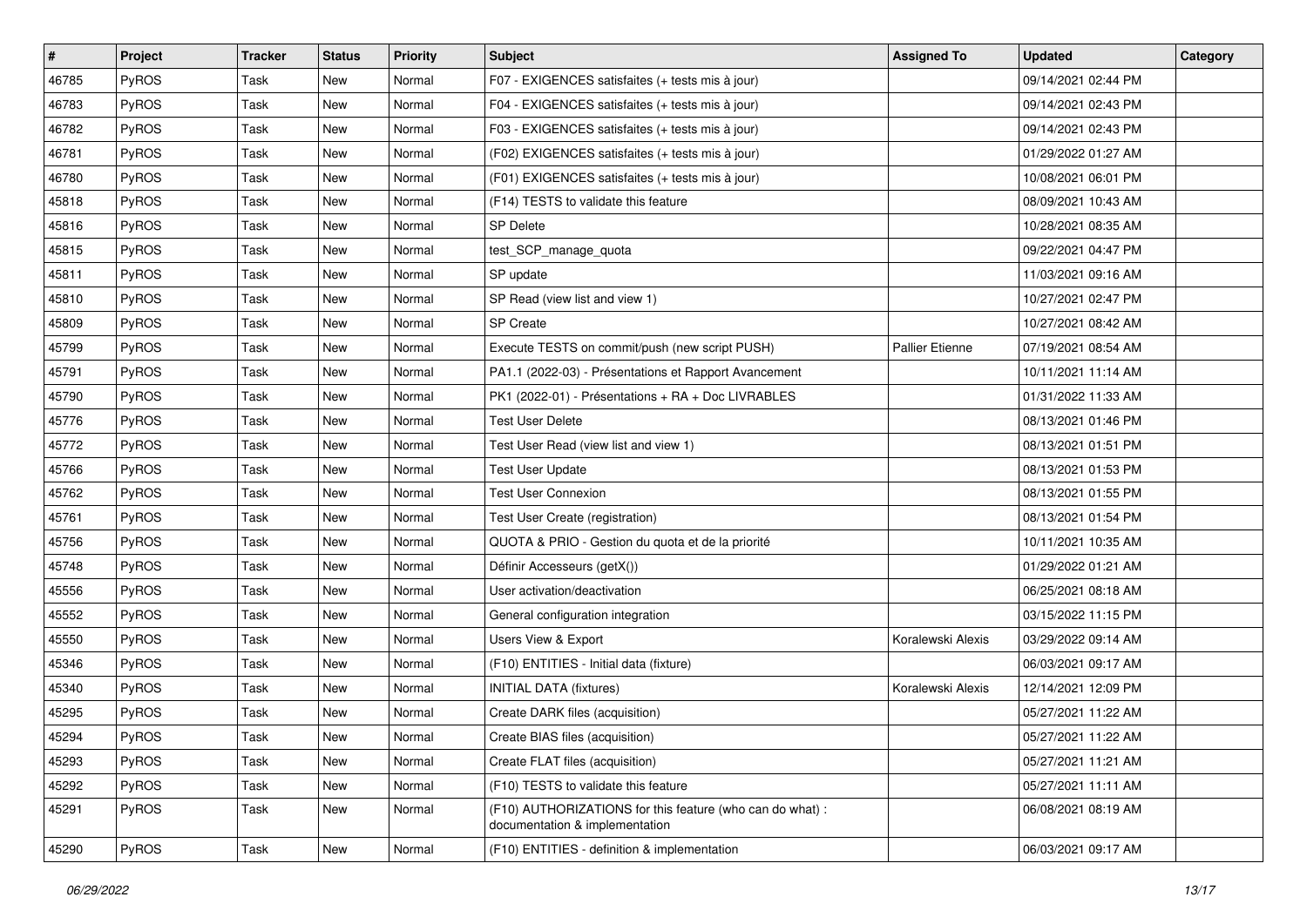| #     | Project      | <b>Tracker</b> | <b>Status</b> | <b>Priority</b> | <b>Subject</b>                                                                                                                                       | <b>Assigned To</b>     | <b>Updated</b>      | Category |
|-------|--------------|----------------|---------------|-----------------|------------------------------------------------------------------------------------------------------------------------------------------------------|------------------------|---------------------|----------|
| 45051 | PyROS        | Task           | New           | Normal          | Implémenter le protocole Indi avec une classe DeviceControllerIndi                                                                                   |                        | 05/06/2021 05:05 PM |          |
| 45049 | PyROS        | Task           | New           | Normal          | <b>CAMERA FLI</b>                                                                                                                                    |                        | 07/16/2021 09:34 AM |          |
| 45048 | <b>PyROS</b> | Task           | New           | Normal          | HARDWARE DEVICES definition, test, config, management                                                                                                |                        | 10/08/2021 05:51 PM |          |
| 45047 | PyROS        | Task           | New           | Normal          | Piloter le telescope en mode manuel depuis le Dashboard                                                                                              | <b>Pallier Etienne</b> | 12/14/2021 12:34 PM |          |
| 45046 | PyROS        | Task           | New           | Normal          | Manual mode                                                                                                                                          |                        | 12/14/2021 12:34 PM |          |
| 45043 | PyROS        | Task           | New           | High            | Démo IRAP (install classique ?) + retrouver ancienne utilisation de<br>PlcConfig                                                                     | <b>Pallier Etienne</b> | 12/14/2021 12:00 PM |          |
| 45041 | PyROS        | Task           | New           | Normal          | Pouvoir télécharger zip ou faire clone depuis gitlab sans se connecter                                                                               | <b>Pallier Etienne</b> | 05/06/2021 04:05 PM |          |
| 45040 | PyROS        | Task           | New           | High            | NEW Agent v2 basé sur new config yaml (base pour F09)                                                                                                | <b>Pallier Etienne</b> | 01/29/2022 01:04 AM |          |
| 45035 | PyROS        | Task           | New           | Normal          | Resilience (failure tolerance)                                                                                                                       |                        | 05/06/2021 12:58 PM |          |
| 45034 | PyROS        | Task           | New           | Normal          | Resilience (failure tolerance)                                                                                                                       |                        | 05/06/2021 12:58 PM |          |
| 45018 | PyROS        | Task           | New           | High            | Définir config pour TNC (4 channels Cam)                                                                                                             | Klotz Alain            | 10/12/2021 08:52 AM |          |
| 45004 | PyROS        | Task           | New           | High            | MAIN CONFIG FILE - Décrire dans un fichier texte la configuration<br>complète d'une UNIT (monture) et tous ses composants et instruments<br>associés |                        | 01/29/2022 01:25 AM |          |
| 45003 | PyROS        | Task           | New           | Normal          | Config Read & View                                                                                                                                   | Koralewski Alexis      | 08/09/2021 10:43 AM |          |
| 45000 | PyROS        | Task           | New           | High            | Generic commands grammar description & management                                                                                                    |                        | 05/06/2021 05:05 PM |          |
| 44999 | PyROS        | Task           | New           | Normal          | Execution                                                                                                                                            |                        | 12/14/2021 12:35 PM |          |
| 44998 | <b>PyROS</b> | Task           | New           | Normal          | Monitoring: Check & log continuously instrument (or telescope) status                                                                                |                        | 12/14/2021 12:33 PM |          |
| 44997 | PyROS        | Task           | New           | Normal          | Start & Stop                                                                                                                                         |                        | 12/14/2021 12:33 PM |          |
| 44995 | PyROS        | Task           | New           | Normal          | (F09) TESTS to validate this feature                                                                                                                 |                        | 10/08/2021 05:45 PM |          |
| 44994 | PyROS        | Task           | New           | Normal          | (F09) AUTHORIZATIONS for this feature (who can do what) : doc &<br>implem.                                                                           |                        | 12/14/2021 12:15 PM |          |
| 44993 | PyROS        | Task           | New           | Normal          | (F09) ENTITIES definition & implementation                                                                                                           |                        | 12/14/2021 12:33 PM |          |
| 44992 | PyROS        | Task           | New           | Normal          | Switch modes between Automatic and Manual mode                                                                                                       |                        | 05/04/2021 12:31 PM |          |
| 44991 | PyROS        | Task           | New           | Normal          | Execution                                                                                                                                            |                        | 05/04/2021 12:30 PM |          |
| 44990 | PyROS        | Task           | New           | Normal          | Monitoring: Check & log continuously Telescope and instruments<br>status, and make a general synthesis                                               |                        | 05/04/2021 12:30 PM |          |
| 44989 | <b>PyROS</b> | Task           | New           | Normal          | Start & Stop                                                                                                                                         |                        | 05/04/2021 12:29 PM |          |
| 44988 | PyROS        | Task           | New           | Normal          | TESTS to validate this feature                                                                                                                       |                        | 05/04/2021 12:26 PM |          |
| 44987 | PyROS        | Task           | New           | Normal          | (F08) AUTHORIZATIONS for this feature (who can do what) :<br>documentation & implementation                                                          |                        | 06/08/2021 08:20 AM |          |
| 44986 | PyROS        | Task           | New           | Normal          | ENTITIES (& properties) to be defined                                                                                                                |                        | 05/04/2021 12:25 PM |          |
| 44973 | PyROS        | Task           | New           | Normal          | (F07) Scheduling Sequences according to priorities, quotas, observing<br>conditions, Seq parameters, Seq constraints                                 |                        | 05/06/2021 02:59 PM |          |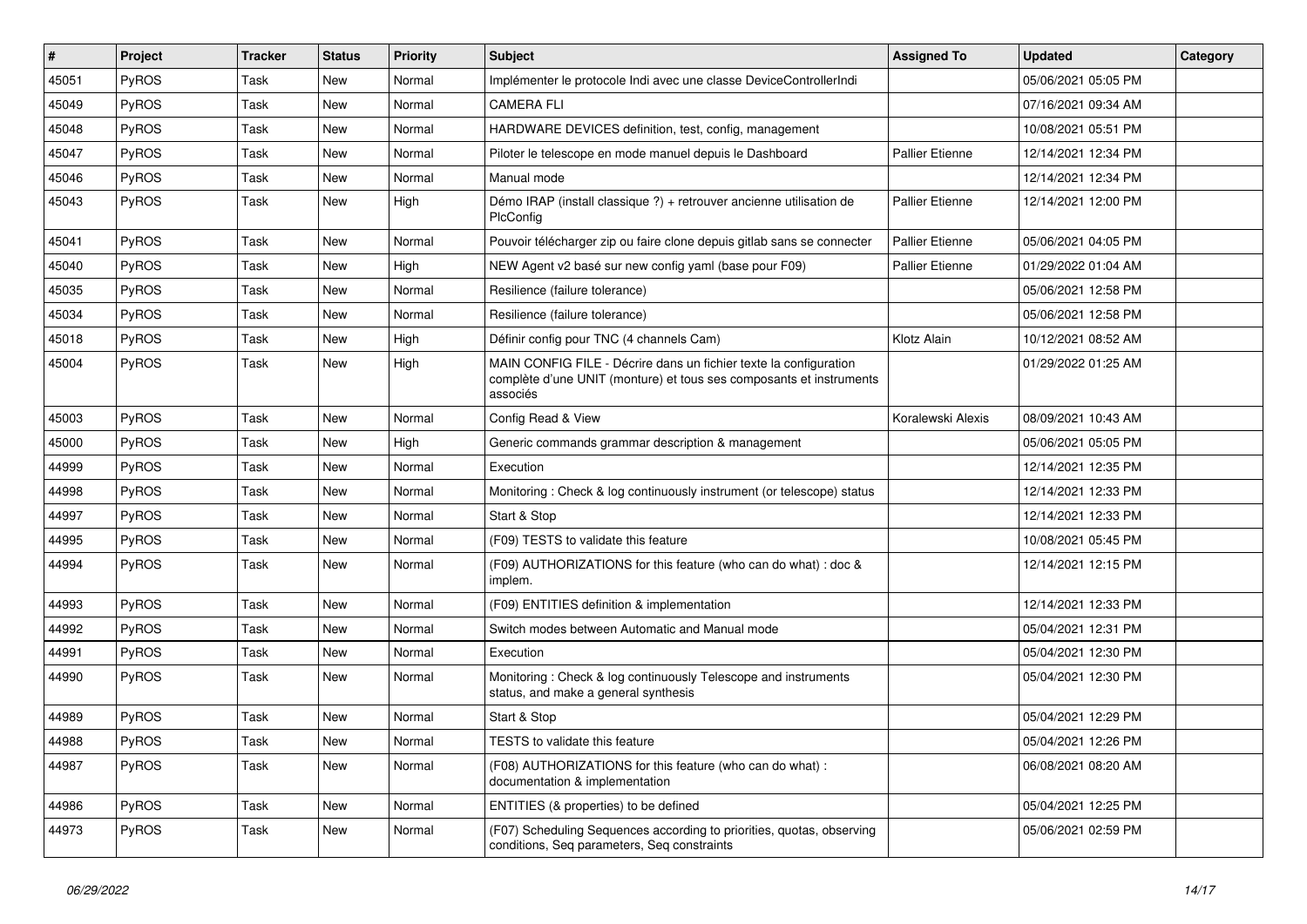| #     | Project      | <b>Tracker</b> | <b>Status</b> | <b>Priority</b> | <b>Subject</b>                                                                                                                          | <b>Assigned To</b> | <b>Updated</b>      | Category |
|-------|--------------|----------------|---------------|-----------------|-----------------------------------------------------------------------------------------------------------------------------------------|--------------------|---------------------|----------|
| 44972 | PyROS        | Task           | New           | Normal          | Planning triggers - each time the context is changed                                                                                    |                    | 05/03/2021 12:06 PM |          |
| 44971 | PyROS        | Task           | New           | Normal          | Get the list of sequences to be planned                                                                                                 |                    | 05/03/2021 11:43 AM |          |
| 44970 | PyROS        | Task           | <b>New</b>    | Normal          | TESTS to validate this feature                                                                                                          |                    | 05/03/2021 11:41 AM |          |
| 44969 | <b>PyROS</b> | Task           | New           | Normal          | (F07) AUTHORIZATIONS for this feature (who can do what):<br>documentation & implementation                                              |                    | 06/08/2021 08:21 AM |          |
| 44968 | PyROS        | Task           | <b>New</b>    | Normal          | ENTITIES (& properties) to be defined                                                                                                   |                    | 05/03/2021 11:38 AM |          |
| 44945 | <b>PyROS</b> | Task           | <b>New</b>    | Normal          | (READ 1) Sequence detailed view                                                                                                         |                    | 02/03/2022 09:45 AM |          |
| 44939 | PyROS        | Task           | <b>New</b>    | Normal          | SUBMIT a Seq to planning (status => "submitted")                                                                                        | Koralewski Alexis  | 02/03/2022 10:23 AM |          |
| 44932 | PyROS        | Task           | New           | Normal          | CREATE a Sequence (must be attached to a valid SP)                                                                                      |                    | 02/23/2022 12:02 PM |          |
| 44930 | PyROS        | Task           | New           | Normal          | (F05) TESTS & REQUIREMENTS to validate this feature                                                                                     | Koralewski Alexis  | 02/22/2022 03:01 PM |          |
| 44928 | PyROS        | Task           | <b>New</b>    | Normal          | (F05) ENTITIES definition (doc spec) & implementation (DB)                                                                              | Koralewski Alexis  | 02/03/2022 10:13 AM |          |
| 44924 | PyROS        | Task           | <b>New</b>    | Normal          | (F04) ENTITIES - definition & implementation                                                                                            |                    | 12/15/2021 07:36 AM |          |
| 44923 | PyROS        | Task           | New           | Normal          | (F04) TESTS to validate this feature                                                                                                    |                    | 12/15/2021 07:36 AM |          |
| 44922 | PyROS        | Task           | New           | Normal          | (F04) AUTHORIZATIONS for this feature (who can do what) :<br>documentation & implementation                                             |                    | 12/15/2021 07:37 AM |          |
| 44921 | <b>PyROS</b> | Task           | New           | Normal          | Démarrage de la production des fichiers de calibration (fin de nuit)                                                                    |                    | 04/30/2021 12:43 PM |          |
| 44920 | PyROS        | Task           | <b>New</b>    | Normal          | Démarrage ou fin des observations (début/fin de nuit)                                                                                   |                    | 04/30/2021 12:43 PM |          |
| 44919 | PyROS        | Task           | New           | Normal          | Sauvegarder (logger) les différents changements d'état                                                                                  |                    | 06/28/2022 09:58 PM |          |
| 44918 | PyROS        | Task           | <b>New</b>    | Normal          | Optimiser : Agir sur le système en fonction des conditions d'observation<br>pour n'observer que quand la qualité du ciel est suffisante |                    | 06/28/2022 09:58 PM |          |
| 44917 | PyROS        | Task           | New           | Normal          | Sécuriser : Agir sur le système en fonction de l'environnement<br>(externe/interne) pour la sécurité de l'Observatoire et des personnes |                    | 06/28/2022 09:58 PM |          |
| 44916 | <b>PyROS</b> | Task           | New           | Normal          | Rythmer : Agir sur le système pour lui donner un rythme en fonction du<br>temps (nuit/jour)                                             |                    | 06/28/2022 09:57 PM |          |
| 44915 | PyROS        | Task           | New           | Normal          | Changer le mode du système : passer en mode manuel (maintenance)<br>ou automatique                                                      |                    | 06/28/2022 09:57 PM |          |
| 44914 | PyROS        | Task           | <b>New</b>    | Normal          | (re-)Démarrer, mettre en Pause, ou Stopper tout ou partie du système                                                                    |                    | 06/28/2022 09:56 PM |          |
| 44907 | PyROS        | Task           | <b>New</b>    | Normal          | Show Weather & Observatory monitored data (in a convenient way)                                                                         |                    | 05/05/2022 09:53 AM |          |
| 44906 | PyROS        | Task           | New           | Normal          | Compute and save Observing conditions                                                                                                   |                    | 12/15/2021 07:35 AM |          |
| 44904 | PyROS        | Task           | New           | Normal          | Compute, save, and provide higher level (useful) parameters and<br>synthesis from multiple detectors                                    |                    | 12/15/2021 07:34 AM |          |
| 44903 | PyROS        | Task           | <b>New</b>    | Normal          | Save raw data                                                                                                                           |                    | 12/15/2021 07:34 AM |          |
| 44902 | PyROS        | Task           | New           | Normal          | Fix raw data                                                                                                                            |                    | 12/15/2021 07:33 AM |          |
| 44901 | PyROS        | Task           | <b>New</b>    | Normal          | Get PLC mode changes (off/manu/auto) and alarms (intrusion, e stop),<br>and save them                                                   |                    | 12/15/2021 07:33 AM |          |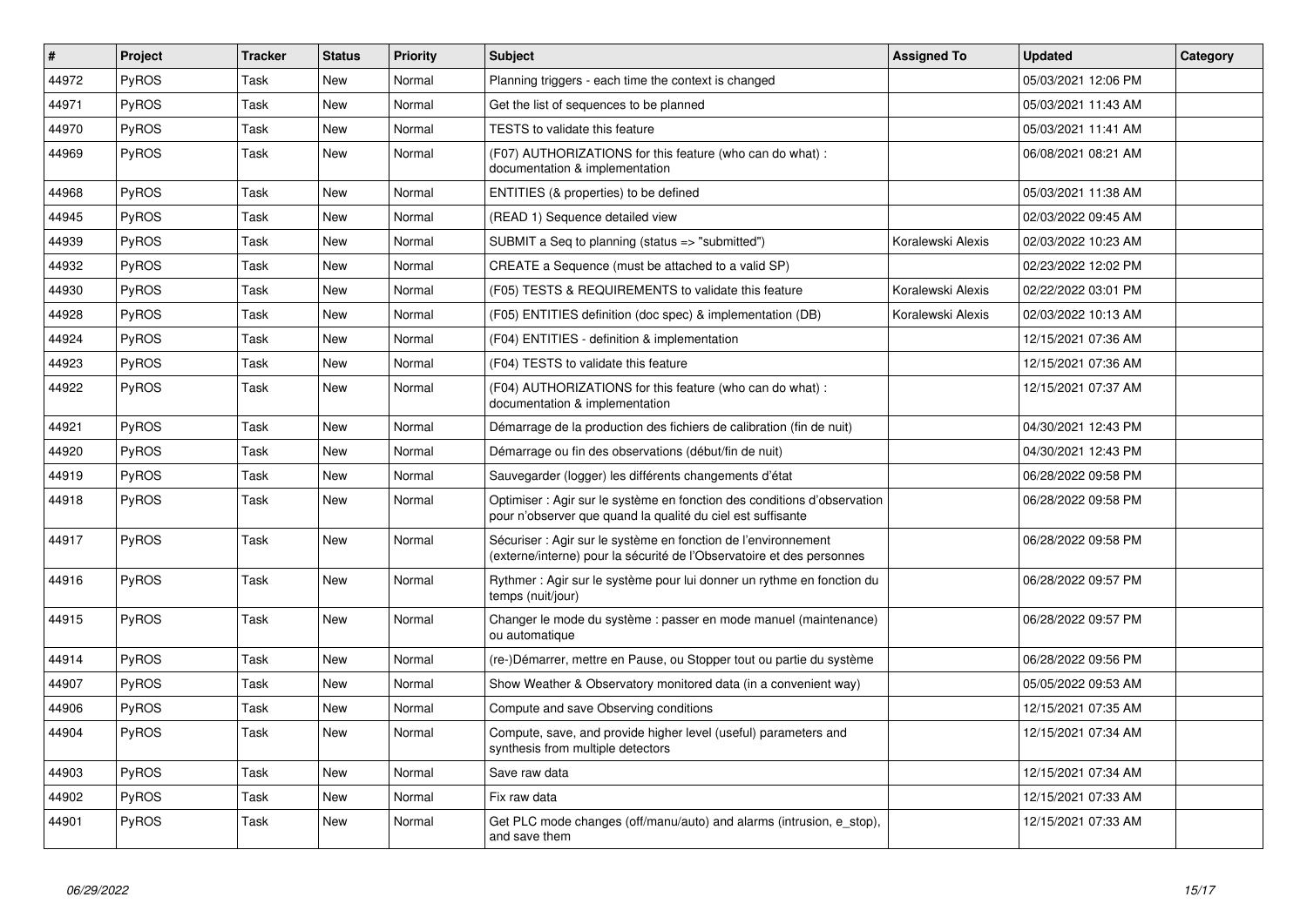| ∦     | Project      | <b>Tracker</b> | <b>Status</b> | <b>Priority</b> | Subject                                                                                                                                         | <b>Assigned To</b>     | <b>Updated</b>      | Category |
|-------|--------------|----------------|---------------|-----------------|-------------------------------------------------------------------------------------------------------------------------------------------------|------------------------|---------------------|----------|
| 44900 | PyROS        | Task           | <b>New</b>    | Normal          | Read (from PLC and sensors) INSIDE environmental data (doors,<br>lights) for human safety                                                       |                        | 12/15/2021 07:33 AM |          |
| 44899 | PyROS        | Task           | <b>New</b>    | Normal          | Read (from PLC and sensors) OUTSIDE environmental data<br>(weather) for instruments security                                                    |                        | 12/14/2021 04:54 PM |          |
| 44898 | PyROS        | Task           | New           | Normal          | (F03) ENTITIES (& properties) to be defined                                                                                                     |                        | 12/15/2021 07:32 AM |          |
| 44897 | PyROS        | Task           | New           | Normal          | On peut voir la fiche détaillée d'un SP                                                                                                         |                        | 06/16/2021 11:29 AM |          |
| 44896 | PyROS        | Task           | <b>New</b>    | Normal          | On peut consulter la liste des SP                                                                                                               |                        | 06/18/2021 03:17 PM |          |
| 44894 | <b>PyROS</b> | Task           | New           | Normal          | Un Observer peut créer un nouveau Proposal (SP) pour une Période<br>spécifique future                                                           |                        | 06/16/2021 11:28 AM |          |
| 44892 | PyROS        | Task           | New           | Normal          | SPs view (list & 1)                                                                                                                             |                        | 03/29/2022 09:17 AM |          |
| 44891 | PyROS        | Task           | <b>New</b>    | Normal          | Create/Update                                                                                                                                   |                        | 09/14/2021 11:48 AM |          |
| 44890 | PyROS        | Task           | New           | Normal          | SP CRUD                                                                                                                                         |                        | 03/29/2022 09:17 AM |          |
| 44886 | PyROS        | Task           | New           | Normal          | (F01) ENTITIES - definition & implementation                                                                                                    |                        | 10/12/2021 07:50 AM |          |
| 44881 | PyROS        | Task           | New           | Normal          | (F02) ENTITIES - definition & implementation                                                                                                    | Koralewski Alexis      | 10/11/2021 10:34 AM |          |
| 44880 | PyROS        | Task           | <b>New</b>    | Normal          | (F03) TESTS to validate this feature                                                                                                            |                        | 12/15/2021 07:32 AM |          |
| 44879 | <b>PyROS</b> | Task           | New           | Normal          | (F03) AUTHORIZATIONS for this feature (who can do what) :<br>documentation & implementation                                                     |                        | 12/15/2021 07:32 AM |          |
| 44878 | PyROS        | Task           | New           | Normal          | (F02) TESTS to validate this feature                                                                                                            |                        | 11/03/2021 09:16 AM |          |
| 44867 | PyROS        | Task           | <b>New</b>    | High            | Mettre les TASKS dans la version v0.1 prévue pour juin, dans<br>doc-specs et dans redmine (puis planifier aussi les autres versions<br>futures) | <b>Pallier Etienne</b> | 05/06/2021 06:19 PM |          |
| 44847 | PyROS        | Task           | New           | Normal          | (F01) TESTS (users) validant cette feature                                                                                                      | Koralewski Alexis      | 08/13/2021 01:55 PM |          |
| 44843 | PyROS        | Task           | <b>New</b>    | Normal          | ROLES : Un utilisateur peut avoir plusieurs roles                                                                                               |                        | 06/18/2021 03:15 PM |          |
| 44842 | PyROS        | Task           | New           | Normal          | <b>USER</b>                                                                                                                                     |                        | 10/12/2021 07:50 AM |          |
| 44835 | PyROS        | Task           | New           | Normal          | (F01) CRUD (utilisateur)                                                                                                                        |                        | 03/29/2022 09:14 AM |          |
| 44833 | PyROS        | Task           | New           | Normal          | Registration : un nouvel utilisateur doit pouvoir s'enregistrer<br>directement sur le site web (soumis à validation)                            | Koralewski Alexis      | 08/31/2021 02:16 PM |          |
| 44393 | PyROS        | Task           | New           | Normal          | Back Office (Administration) - Site django admin                                                                                                | Koralewski Alexis      | 02/02/2022 12:07 PM |          |
| 44389 | PyROS        | Task           | New           | High            | (GF1) PROJECT MANAGEMENT (REDMINE FORGE) : Features,<br>tasks, gantt, kanban                                                                    |                        | 03/04/2022 11:56 AM |          |
| 44366 | PyROS        | Task           | New           | Normal          | Licence (GPL)                                                                                                                                   | Pallier Etienne        | 04/29/2021 10:50 AM |          |
| 44362 | PyROS        | Task           | New           | High            | Lier commits à tasks (commit auto close tasks)                                                                                                  | <b>Pallier Etienne</b> | 03/29/2021 03:49 PM |          |
| 44355 | PyROS        | Task           | New           | Normal          | Construire une nouvelle grammaire générique de commandes, basée<br>sur INDI (pyros doit parler INDI par défaut)                                 |                        | 03/25/2021 05:37 PM |          |
| 44329 | PyROS        | Task           | New           | High            | Migration gitlab sur IN2P3                                                                                                                      |                        | 12/14/2021 12:08 PM |          |
| 44168 | PyROS        | Task           | New           | High            | (GF2) INSTALL & DEPLOY                                                                                                                          |                        | 03/16/2022 07:27 AM |          |